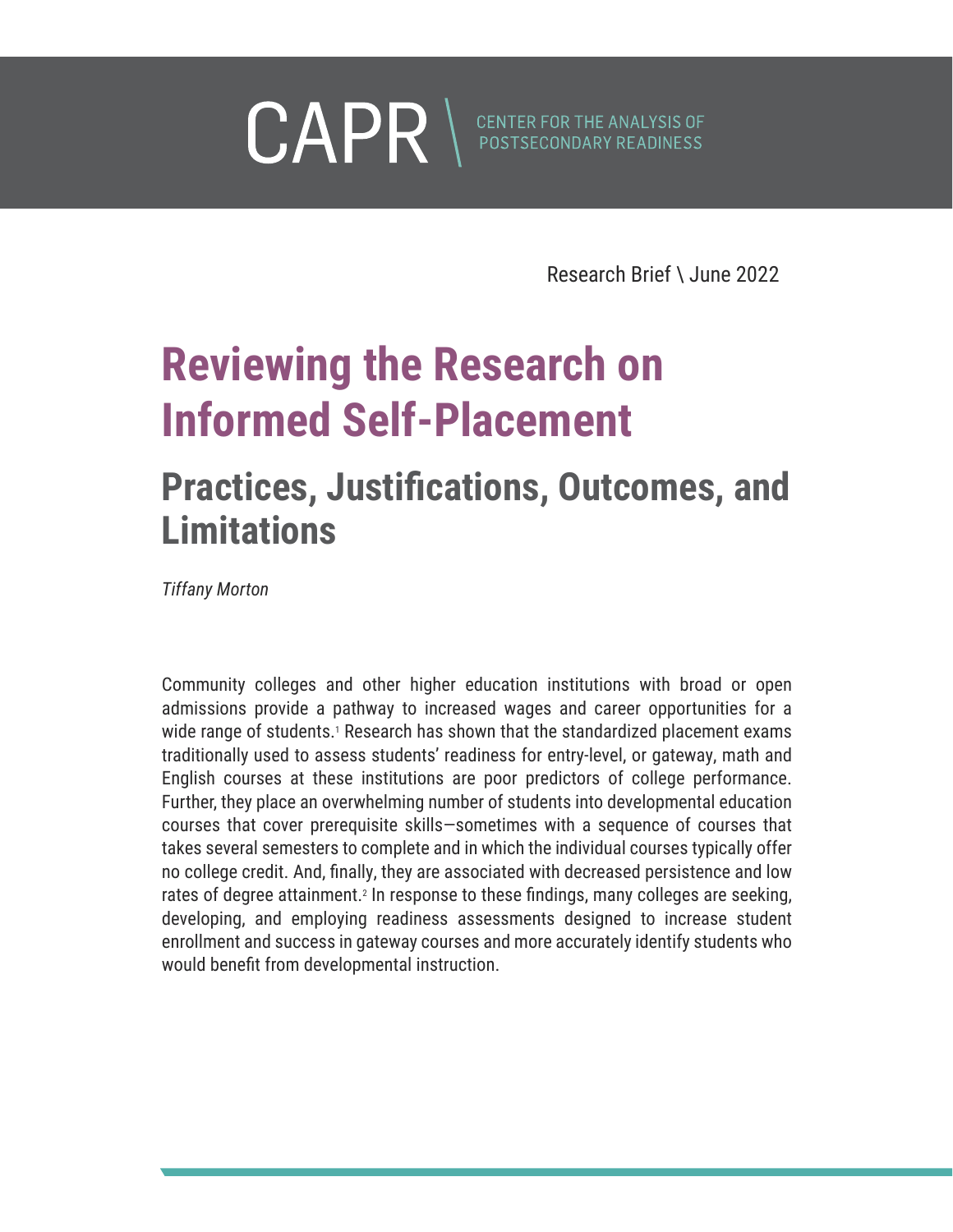<span id="page-1-0"></span>Emerging placement methods include the use of high school GPA or of multiple measures such as GPA, ACT/SAT, and transcript information-to place students.<sup>3</sup> Informed selfplacement (ISP)—also referred to as guided self-placement or directed self-placement is another emerging method of assessment in which colleges provide information about placement policies, available courses, or other relevant topics in order to engage students as active participants in their own placement. The Center for the Analysis of Postsecondary Readiness (CAPR) recently completed a one-year exploratory study to learn about ISP practices across the United States. Components of that project include this review of the research, a series of interviews and focus groups with practitioners who currently use a form of ISP, and a descriptive comparison of outcome data for students that were placed using ISP and traditional assessments, respectively, at a subset of Nevada colleges.

With this review of the research, we provide a discussion of the processes and methods used to implement ISP, as well as justifications for its use, an overview of the available data about how students behave and perform when ISP is used, and recommendations for future research. Methods used to conduct the review include searching key terms and snowballing (identifying additional papers to review from the references of reviewed papers). Studies reviewed for this brief include essays, case studies, descriptive studies, and other literature reviews. The research includes both qualitative and quantitative analyses. The Appendix lists the ISP sources discussed in the brief and provides additional details about each study.

## How Is Informed Self-Placement Being Used?

Most of the research reviewed describes ISP practices that include two elements: active student engagement and some level of guidance and information about placement policies, available courses, or other relevant topics from the college and its representatives.<sup>[4](#page-13-0)</sup> Based on the literature, practices labeled as ISP include the pivotal components of guidance and engagement in vastly different ways and to different degrees. There is also variation in who is offered ISP and which courses students can place into using ISP. For all these reasons, an exact definition of ISP can be elusive. The aim of this section is to explore the range of practices when it comes to engagement, guidance, target populations, and course options using specific examples from the literature to help create more clarity around the term.

When it comes to engagement, some texts emphasize the importance of students having agency and exercising choice in order to "self-place.["5](#page-13-0) Others discuss placement approaches that are called ISP but under which, in practice, students effectively receive a placement from the college rather than engaging in a self-placement process.<sup>6</sup> Still others offer limited choice, or veiled choice, where students can select their courses but are largely unaware that they have this option.<sup>7</sup> See Box 1 for examples from the literature of how students engage in placement processes described as ISP.

There is variation not only in the level of engagement expected of (or granted to) students but also in the guidance that colleges provide during ISP. The type of guidance most frequently discussed in the research is information about the curriculum and the courses available to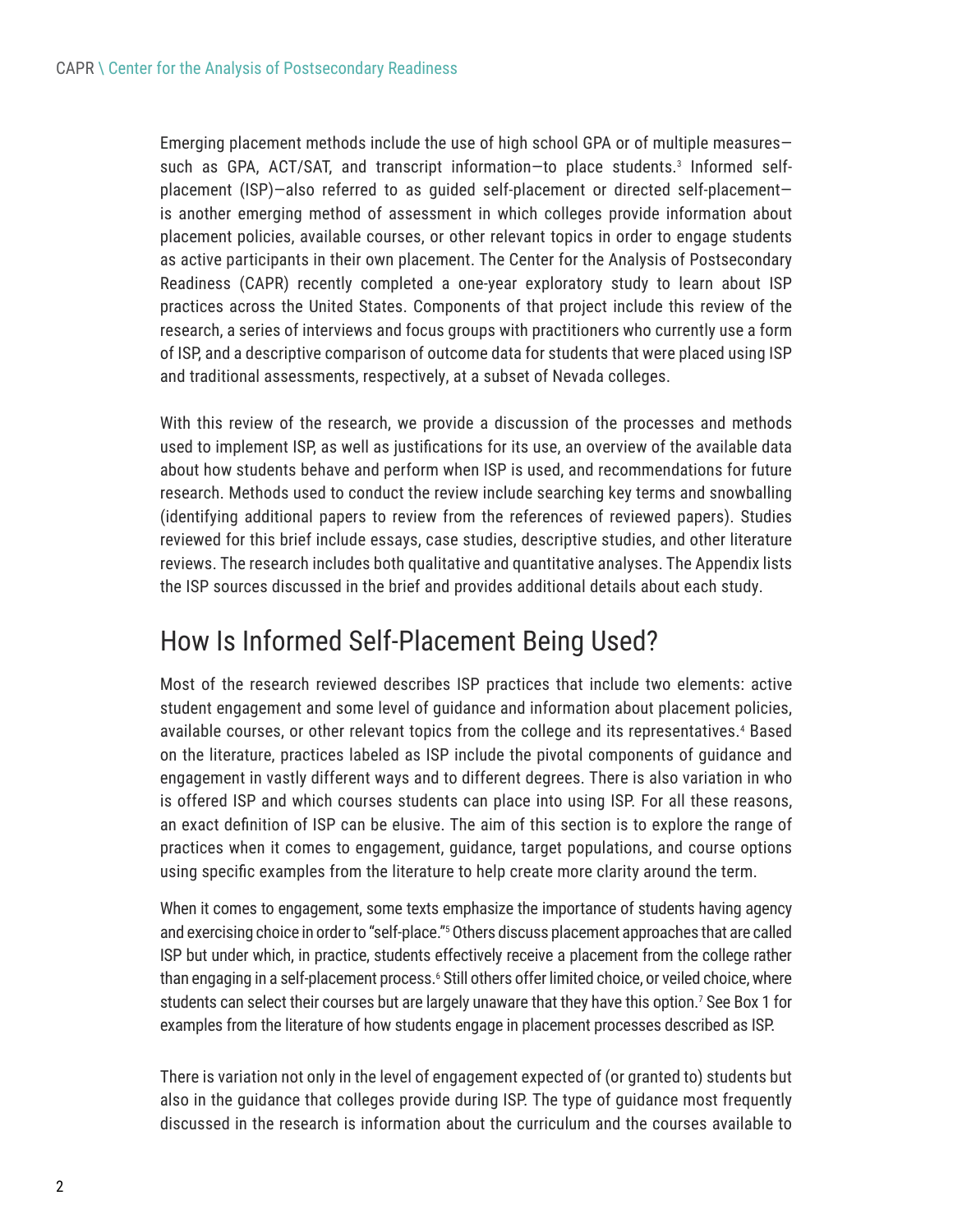#### BOX 1. LEVELS OF STUDENT ENGAGEMENT IN INFORMED SELF-PLACEMENT PRACTICES

Following are some examples of how students are engaged in the informed self-placement (ISP) process.

#### **Focus on Student Choice**

"[ISP] typically does not ask students to produce writing or answer usage questions on a test. Instead, students are presented with information about available courses and, after evaluating their own background and abilities via answering a series of questions, they determine which course they should take."\*

#### **Limited Choice**

"Math self-placement consists of a Web-based testing and information site that allows students, or potential students, to gauge their level of math proficiency prior to talking with a counselor or enrolling in classes…For students planning on enrolling in a transfer-level course, self-placement is only informational. A transcript with the necessary prerequisites is required for entry into transfer-level courses."†

#### **Veiled Choice**

"Students report their standardized test scores, record their high school GPA, and then answer several questions about their experience as readers and writers. These responses are then converted into numbers, which then yield a class recommendation. Though this is a recommendation, not a requirement, students often don't know that. In practice, we thus remove the component of [ISP] in which students are informed of their choices, evaluate their strengths, and make a decision for which they then take responsibility. Technically, they do have this choice, but our scoring system functions to elide it."‡

#### **"Informed Self-Placement" Without Choice**

"We define [an ISP] placement system as one that primarily relies on students' self-evaluations of readiness for different levels of English and math coursework.…We found that in many of the [ISP] plans submitted to the Chancellor's Office, colleges identified their placement system as [ISP] even when it relied primarily or exclusively on high school records."§

‡A. Balay and K. Nelson, "Placing Students in Writing Classes: One University's Experience with a Modified Version of Directed Self Placement," Composition Forum 25 (Spring 2012).

§M. C. Mejia, O. Rodriguez, and H. Johnson, "A New Era of Student Access at California's Community Colleges," (San Francisco, CA: Public Policy Institute of California, 2020).

<sup>\*</sup>A. R. Gere, L. Aull, T. Green, and A. Porter, "Assessing the Validity of Directed Self-Placement at a Large University," Assessing Writing 15, 3 (2010): 154–176.

<sup>†</sup>J. E. Felder, J. E. Finney, and M. W. Kirst, "Informed Self-Placement at American River College: A Case Study," #07-2 (San Jose, CA: National Center for Public Policy and Higher Education, 2007).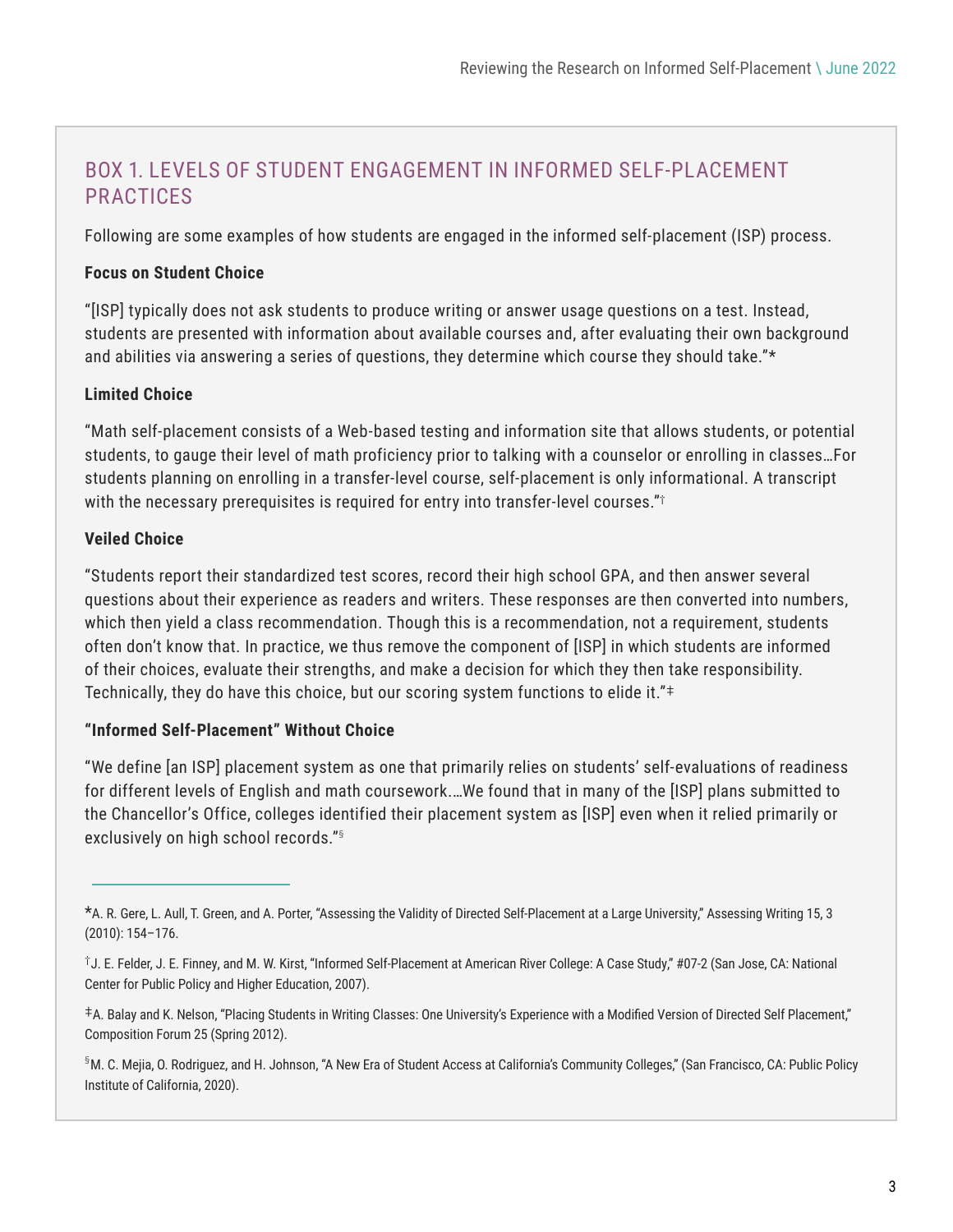the student. Other forms of guidance include discussions about the implications of multiple measures provided for course placement, feedback on tasks performed during the ISP process, and prompts to help students consider their own educational contexts (for example, with regard to responsibilities outside of school or previous academic experiences). Box 2 contains a more complete list of types of guidance with examples from the texts.

#### BOX 2. TYPES OF GUIDANCE USED FOR INFORMED SELF-PLACEMENT

Following are examples of the types of information shared with students during informed self-placement (ISP).

#### **Course and Curricular Information**

"The writing program at DePauw consists of three courses. Most DePauw students enter the writing program by taking English 130 and then proceed to take a writing-intensive course."\*

"[ISP reference materials] are basically like representative exit skills that they should have under their belt, which in turn became entrance skills. They're like prerequisites. For example, for a student considering taking intermediate algebra, the self-placement would assess their beginning algebra skills."†

"Additionally, students could get help from writing faculty regarding which section of English 101 to take. More than half of the program's first-year, first-semester writing courses are computer-enhanced, and the program also offers several service-learning sections of English 101. As our menu of English 101 options grew, we felt students might need more assistance in selecting the particular section of English 101 that was right for them, and [ISP] enabled us to provide exactly such guidance."‡

#### **Implications of Multiple Measures**

"I think we spend a lot more time trying to help them make better decisions. What your test scores tell us, here's what your high school transcripts tell us. That's not always the full picture, but at least it gives us the opportunity to have a conversation about their strengths and weaknesses and mapping their plans for future semesters." $\frac{s}{2}$ 

(continued)

 $^{\S}$ S. Hu, T. B. Jones, A. Nix, J. You, H. Daniels, X. Hu, P. Hu, and R. Brower, "Understanding the Implementation of Developmental Education Reform in Florida," (Tallahassee, FL: Center for Postsecondary Success, 2021).

<sup>\*</sup>C. E. Cornell and R. D. Newton, "The Case of a Small Liberal Arts University: Directed Self-Placement at DePauw," pages 149–178 in D. J. Royer and R. Gilles (eds.), Directed Self-Placement: Principles and Practices (Cresskill, NJ: Hampton Press, Inc., 2003).

<sup>†</sup>J. E. Felder, J. E. Finney, and M. W. Kirst, "Informed Self-Placement at American River College: A Case Study," #07-2 (San Jose, CA: National Center for Public Policy and Higher Education, 2007).

<sup>‡</sup>R. Pinter and E. Sims, "Directed Self-Placement at Belmont University: Sharing Power, Forming Relationships, Fostering Reflection," pages 107–126 in D. J. Royer and R. Gilles (eds.), Directed Self-Placement: Principles and Practices (Cresskill, NJ: Hampton Press, Inc., 2003).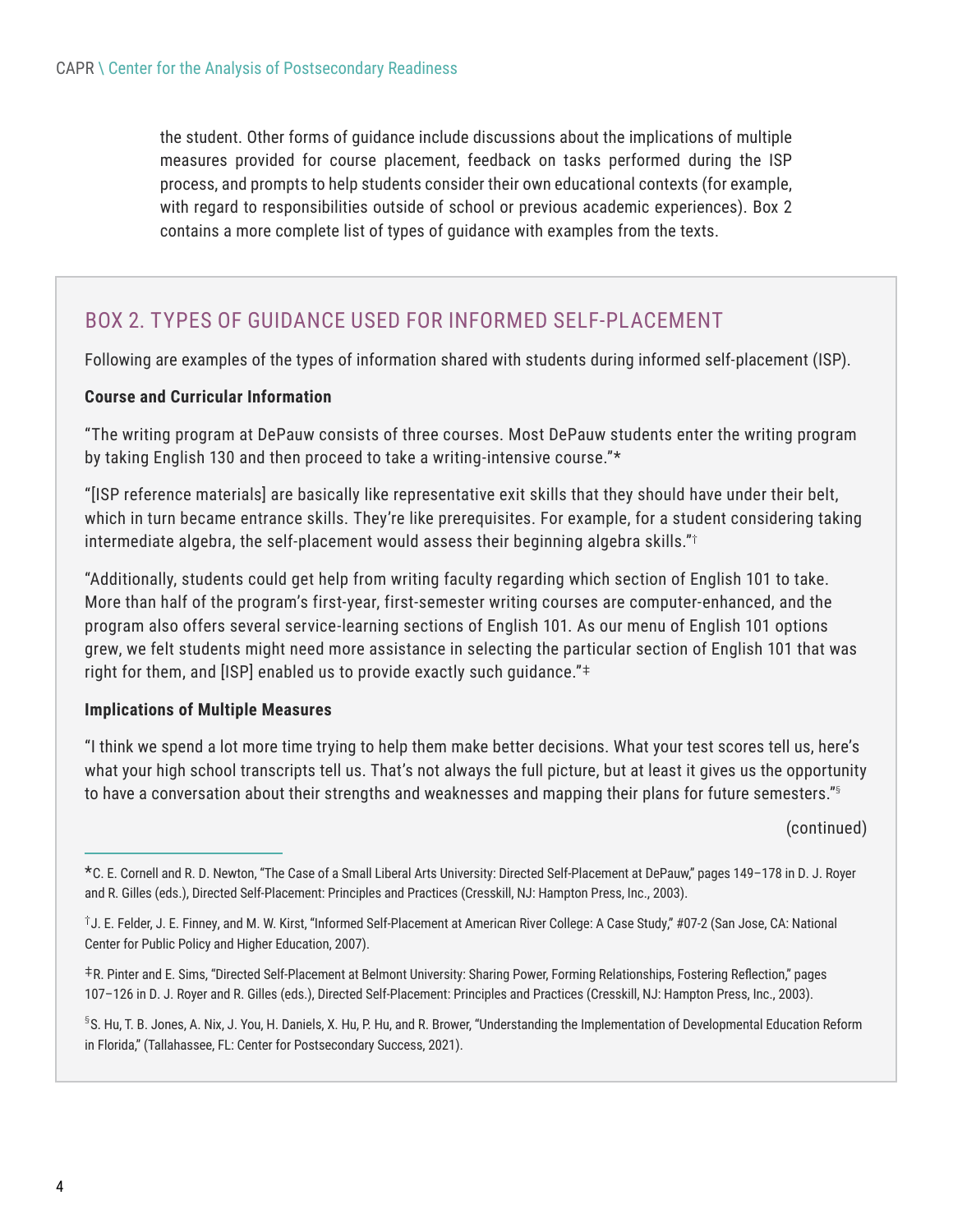#### <span id="page-4-0"></span>BOX 2. (CONTINUED)

#### **Feedback on Tasks Performed During the ISP Process**

"Informing students of their writing choices should involve more than mass communication of college standards of writing. Even one-on-one dialogue is most productive when it starts with the student's writing and writing experiences … University of Rochester has two choice-based placement processes: One involves a small group of incoming freshmen and is integrated into the classroom setting; the other, designed for the majority, is initiated by students' high school writing and an on-site writing exam."‖

#### **Considerations Related to Student Context**

"Students responded to a battery of statements about frequency of reading of books, magazines and newspapers, about confidence in writing (out of which a composite confidence measure was created), about the number and types of essays written in high school, and about their verbal SAT score. Then students read various behavior/attitude profiles and chose the one that best matched their own self-assessment."#

"The main purpose of adding the background questions was to get students to think hard about whether they were prepared for a course before enrolling. It probed into important areas such as how much time they'll have to study, whether they've taken the prerequisites, and how recently. The test printout has the student's answers to the questions and is useful when speaking with a counselor."\*\*

# E. Jones, "Self-Placement at a Distance: Challenge and Opportunities," WPA: Writing Program Administration 32, 1 (2008): 57–75. \*\*Felder, Finney, and Kirst (2007).

> Despite the many differences in the types of information shared with students, the methods and materials used to provide guidance generally fall into five categories.<sup>[8](#page-13-0)</sup> These categories are listed in Box 3 and can be described more fully as follows: materials that explain ISP, available courses, or other relevant details; online and paper questionnaires, which are usually employed to prompt students to consider their background and relevant experiences; discussions with faculty or staff; tasks like math problems and writing prompts; and sample course materials or assignments, which are sometimes accompanied with sample responses. The latter two forms of guidance, tasks and sample materials, are commonly designed to support the students' reflections on their mastery of skills or knowledge required to succeed in a particular course. It is important to note that colleges might utilize different types of tools or a variety of tools of the same type in their ISP process. For instance, a state university in Pennsylvania utilized two different questionnaires designed to prompt student reflection on relevant habits and experiences, one multiple choice and one short answer; an explanatory brochure; and a group orientation session.<sup>9</sup> Students at that university were also able to have individual advising sessions after the orientation. The Appendix shows which

<sup>||</sup>P. Bedore and D. F. Rossen-Knill, "Informed Self-Placement: Is a Choice Offered a Choice Received?" WPA: Writing Program Administration 28, 1–2 (2004): 5578.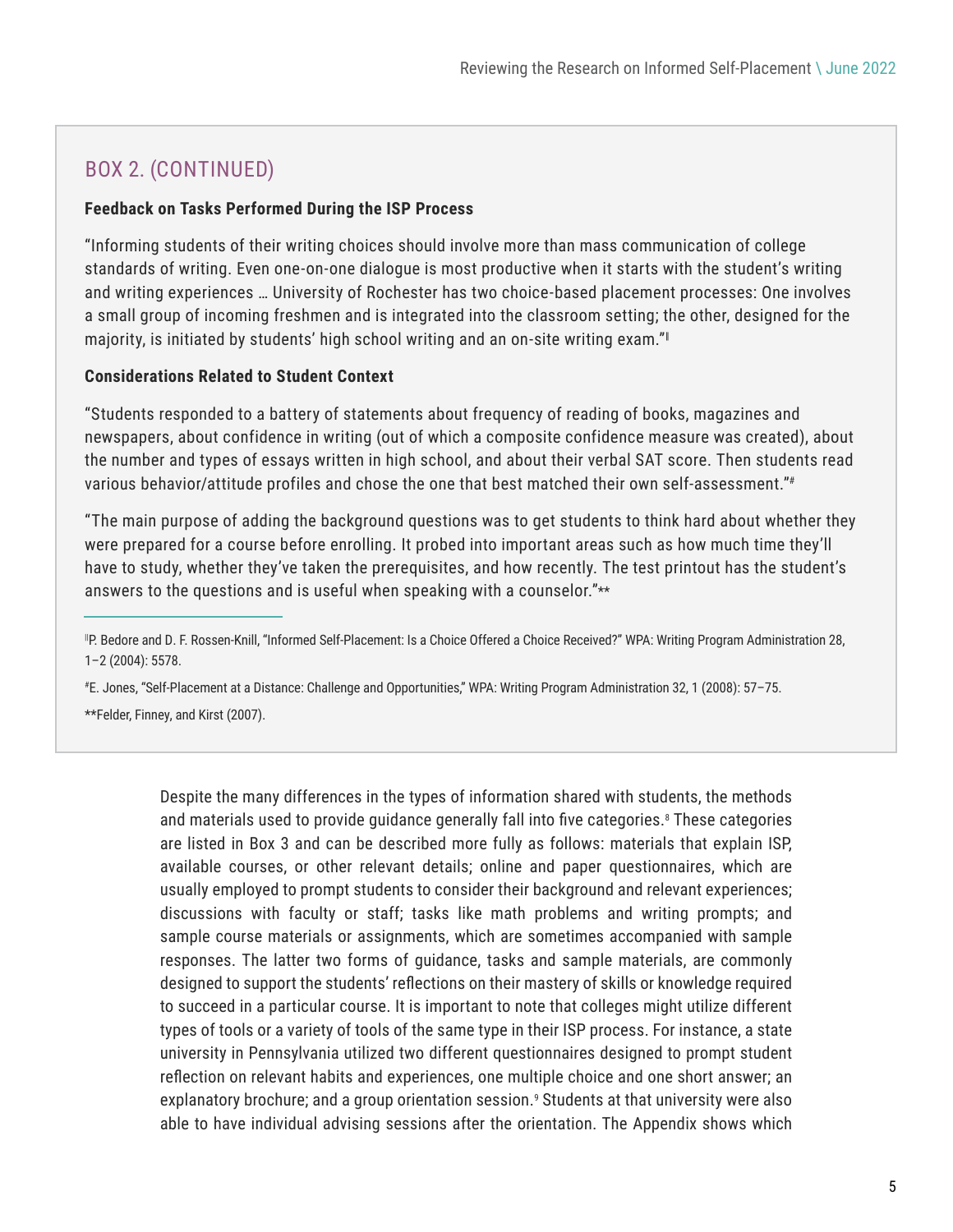#### <span id="page-5-0"></span>BOX 3. METHODS AND MATERIALS USED TO PROVIDE GUIDANCE

- $\bullet$  Explanatory handouts or online content
- Questionnaires
- Orientations or advising sessions
- $\bullet$  Tasks performed during the ISP process (writing samples, math questions)
- Sample course materials or assignments (sometimes with sample responses)

sources include sample materials and includes links to these materials where available.

Although institutions may choose to use ISP as their primary placement system for all students, the literature reveals that many colleges offer ISP as an option to students under certain specific conditions.[10](#page-13-0) For example, English language learners as well as students who enroll in college after some time away from formal schooling may be offered ISP if they do not have access to measures that are required for placement at their institution (such as a GPA from a U.S. high school). In fact, California's legislation around placement, AB 705, includes ISP as a placement option for all students who cannot utilize their high school information, which is the standard metric used for placement in California.<sup>11</sup> Students are also offered ISP based on test scores—specifically in instances where students had low or moderate standardized test scores—as the research demonstrates that such tests are poor predictors of student success.<sup>12</sup>

The types of courses available to students through ISP vary as well. The implementation of ISP for specific departments or subjects is very common. There are many resources discussing ISP for placement in first-year writing courses, others discussing the use of ISP for math courses, and still others that discuss using ISP to place the majority of incoming students into both English and math courses.<sup>13</sup> Within subjects, students may be able to choose between gateway courses, developmental courses, and corequisite courses, which are gateway courses with a developmental component (like additional course hours to cover prerequisite material or tutoring support).[14](#page-13-0) Other processes offer students only developmental or only college-level options.[15](#page-13-0) The "Limited Choice" example in Box 1 describes one such situation in which students primarily use ISP to choose between several developmental courses.

## Why Use Informed Self-Placement?

This section discusses four justifications for adopting ISP to demonstrate its potential utility from a more theoretical perspective. These justifications are meant to provide additional context for those considering whether or not to incorporate ISP into their placement practices.

#### Fostering Students' Agency

One of the most common reasons for using ISP is to foster student agency.[16](#page-13-0) In a qualitative study of community colleges that use ISP for placement, representatives from half of the institutions mentioned increased student agency as a benefit of ISP.<sup>[17](#page-13-0)</sup> As used in social psychology, *agency* is defined as people's ability to make decisions and take actions that influence their life's circumstances and the things that happen to them.[18](#page-13-0) Because of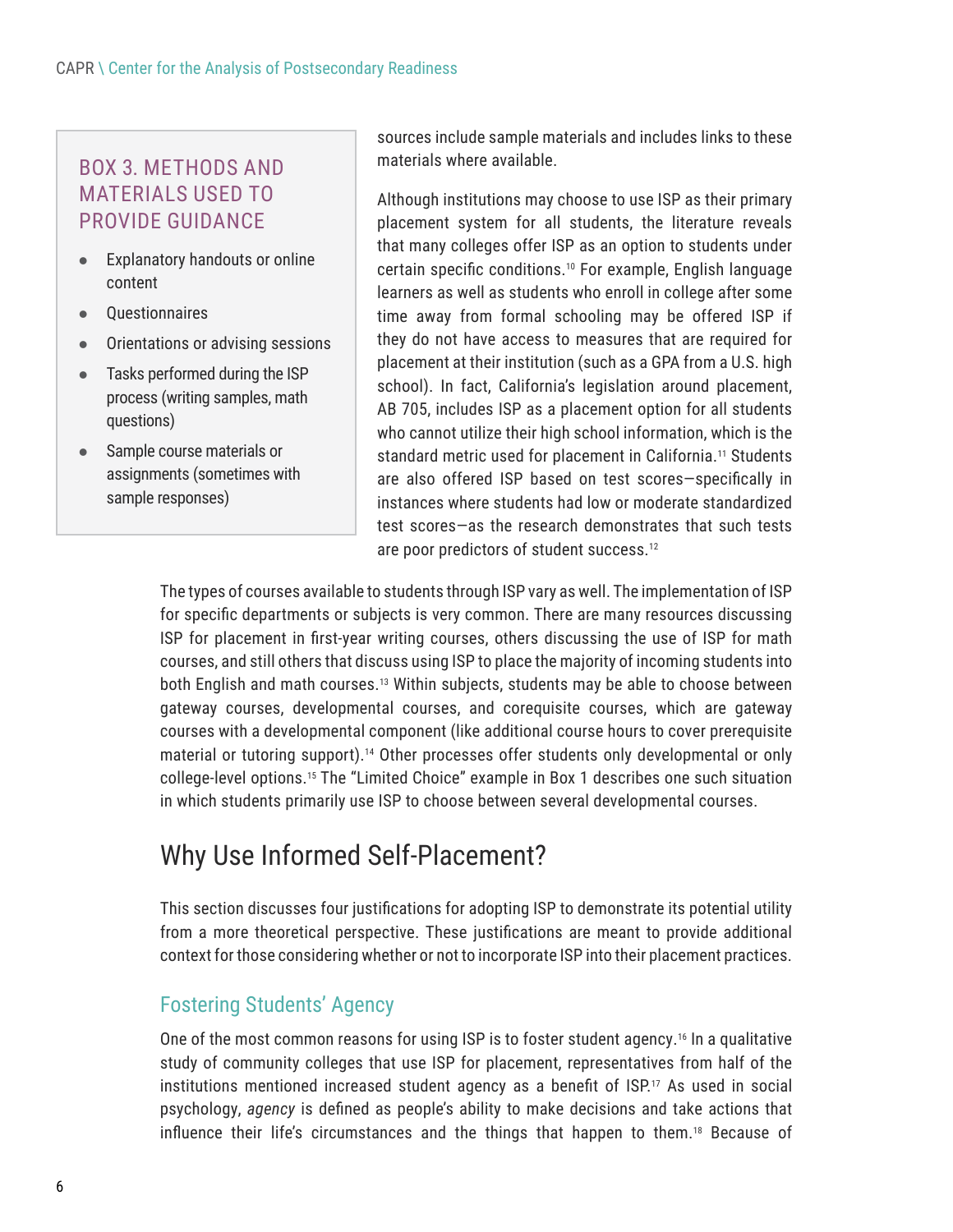<span id="page-6-0"></span>educational studies on self-determination theory, which posits that learning is facilitated by learners having autonomy over their learning experience, agency is commonly believed to have positive effects on student performance.<sup>[19](#page-13-0)</sup> As discussed above and shown in Box 1, the amount of agency that students are actually able to exercise in ISP processes varies widely. It is important for those who are employing ISP with the aim of providing students with agency to be aware that not every placement method that is called ISP provides students with this benefit and to keep this in mind when making decisions about which methods to implement. The research also discusses the importance of coupling agency with proper guidance. In this way colleges can arm students not just with the ability to choose, but with the relevant knowledge needed for them to deliberate and make an informed, autonomous choice.<sup>[20](#page-13-0)</sup>

#### Alignment with Institutional Priorities

Throughout the literature, researchers note a disconnect between prescriptive traditional placement practices (in which colleges dictate students' placement according to set rules) and educational philosophies that encourage critical thinking—philosophies that are embraced by many institutions in the modern academy, including those with a history of using traditional placement practices.<sup>21</sup> ISP is presented as an opportunity to align practice with philosophy by encouraging students to engage in discussions with faculty and advisors and to think carefully about complex issues. Similarly, the content of placement tools from external developers—often tests intended for use on a national scale—may differ from the curriculum and course content at any given institution.<sup>22</sup> An example of this would be a school that is reforming their math curriculum to include options other than algebra that is nevertheless using a standardized exam with a heavy algebraic focus for placement. Tools and guidance used for ISP are commonly developed by members of the college community such as faculty, administrators, and advisors. Because these stakeholders are familiar with institutional priorities, there is space for them to align their ISP practices with those priorities.

#### Holistic Placement

The degree of success that a student achieves in a particular course is determined by more than their knowledge and aptitude. Factors like motivation, competing priorities, and physical and mental health can affect a student's performance.<sup>23</sup> Traditional placement methods tend to focus on knowledge and skills at the time of enrollment, but students with similar skills could have different amounts of time available to dedicate to studying, or be more or less willing or able to utilize supports (like tutoring). Factors like these could heavily influence whether a student is better suited for a gateway or developmental course. Some forms of assessment, like multiple measures, can factor metrics of other variables, like motivation, into a placement determination. The literature suggests, however, that ISP can go a step further by allowing students—the ones who are most familiar with their own situations—to harness that familiarity and incorporate it into their placement decisions.[24](#page-13-0) Some ISP procedures intentionally prompt students to consider relevant experiences, resources, and limitations when making their placement decisions. See the Appendix and the section "Considerations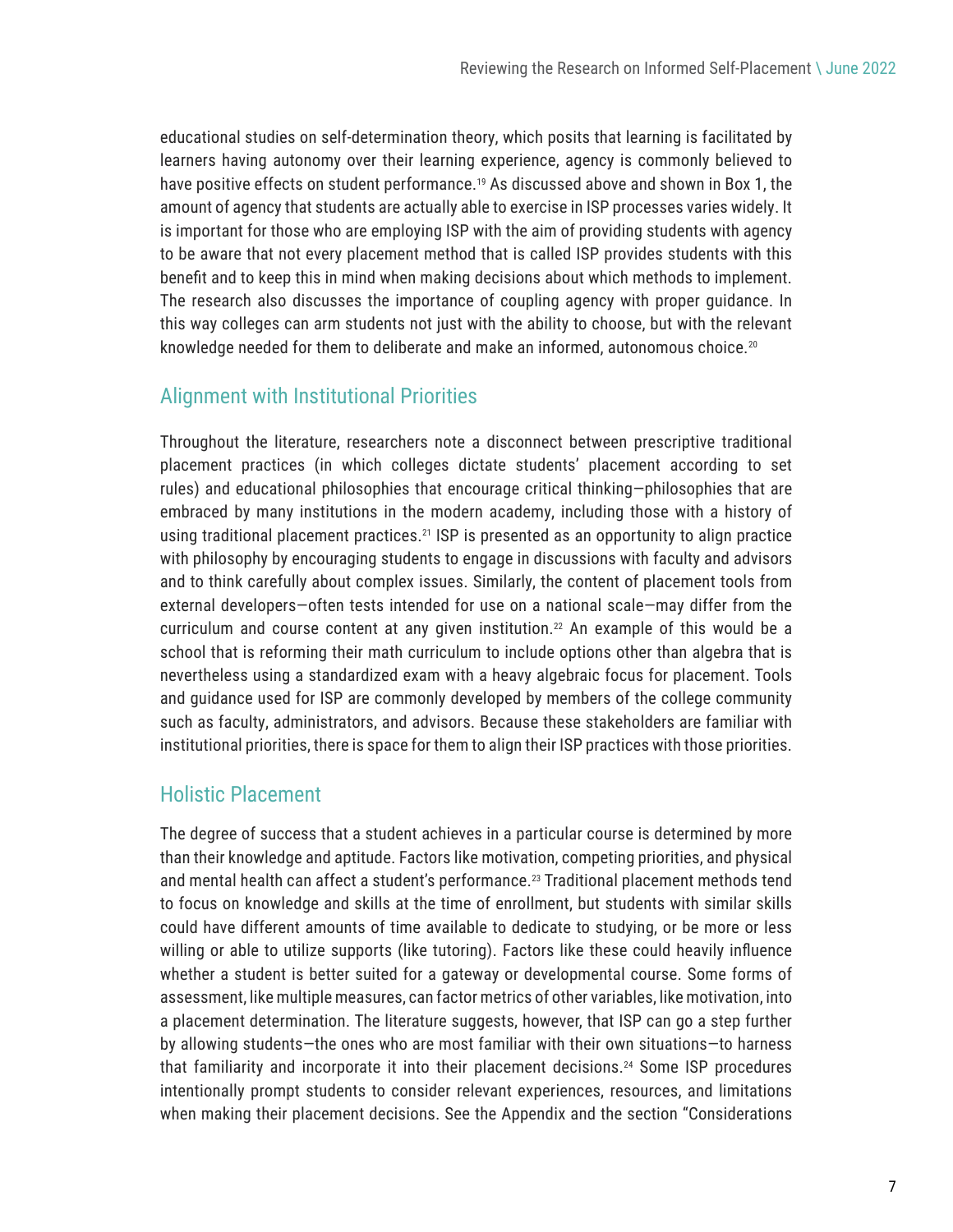<span id="page-7-0"></span>Related to Student Context" in Box 2 for more information on these procedures and where to find sample materials.[25](#page-13-0)

#### Improved Learning Environment

Within the literature, ISP is associated with a more positive learning environment for both students and teachers.<sup>26</sup> With more prescriptive traditional placement methods, students can have negative feelings or resentment (due to, for example, frustration with redundant coursework, experiencing a course as too difficult, or feelings of inadequacy at being labeled underprepared for college). Enrolling in a course as a result of their own judgement and volition, as is the case with ISP, may reduce these feelings, which can then lead to better classroom interactions.<sup>27</sup> Instructors of both developmental and gateway courses have reported perceived improvements in student attitudes in their responses to surveys of their experience.[28](#page-13-0) At one college, teachers expressed increased interest in teaching developmental education courses after the implementation of ISP[.29](#page-13-0) As discussed in that study, this may be due to the fact that the self-assessment component of ISP makes the developmental education classroom "one in which teachers and students can begin the real work of teaching and learning … rather than spending time boosting the morale of students told by a test that they aren't college-level."

## What Outcomes Are Associated with Informed Self-Placement?

Many of the studies reviewed for this brief include a discussion of outcome data that describe what occurred after ISP had been implemented. Because trends in descriptive data could have been influenced by a number of factors, we cannot know whether any observed behaviors from these studies were *caused* by the use of ISP; these observations, however, have implications for others interested in implementing and or researching this practice. In addition to the descriptive studies, two quasi-experimental studies report on the effects of reforms related to ISP, but with important distinctions. The first took place at a large urban community college (or LUCC), where students were offered increased control over the selection of their first-year math course when the traditional placement exam became unavailable[.30](#page-13-0) Students in this study were required to meet with an advisor before selecting courses, but details about the content of these meetings were unavailable to the authors so it is difficult to know the degree of engagement and guidance offered to students in this intervention.[31](#page-13-0) The other study estimates the effects of legislation in Florida that mandated reforms to developmental education and made enrollment in developmental education courses optional for the majority of incoming students.<sup>32</sup> An implementation study, that describes the process of instituting the Florida legislation evaluated in the second study, suggests that students in many schools across Florida experienced a level of guidance and engagement that fits within the range of what is discussed as ISP in the literature. However, the impact estimates from this study include the effects of changes to the structure of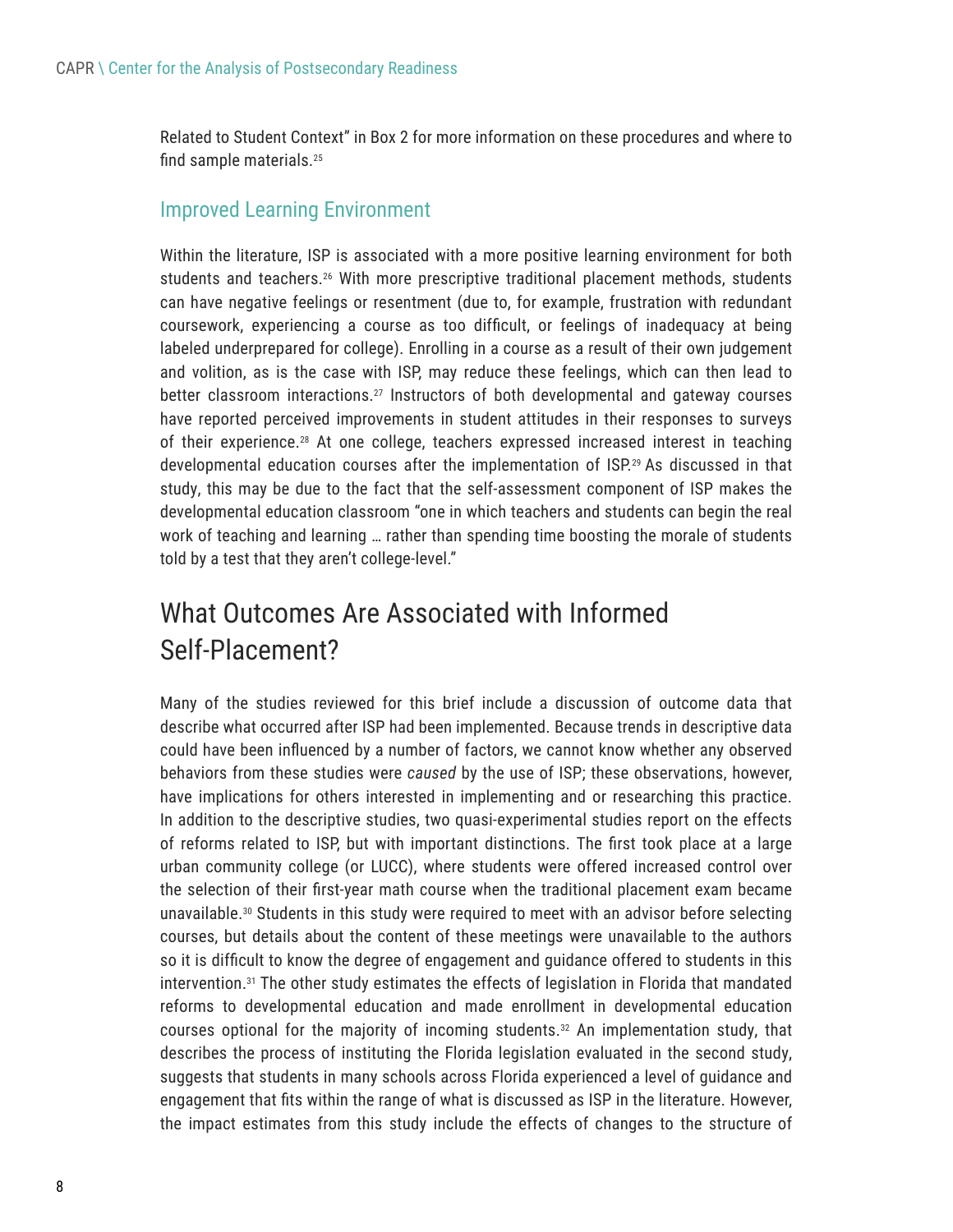<span id="page-8-0"></span>developmental education as well as the effects of ISP.<sup>33</sup> These studies are included in this analysis because their findings highlight important considerations for future studies and because they may help to demonstrate promise for ISP as an intervention.<sup>34</sup>

The literature mainly provides information on three types of student outcome data: student enrollment decisions—that is, the type of courses students tend to choose when offered ISP; performance outcomes, like grades and pass rates in developmental and gateway courses; and student experience surveys related to ISP.[35](#page-14-0) All are discussed here. Outcome data for subgroups are included where available.

#### Enrollment Outcomes

Generally speaking, students offered ISP place themselves into developmental math and English classes less often than students placed by traditional means, according to the descriptive studies reviewed. According to those same studies, enrollment in standard gateway courses increases under ISP.[36](#page-14-0) In the first semester of the Florida reform, for instance, 22 percent of students enrolled in developmental math courses—a decrease of 16 percentage points from the previous year. Enrollment in developmental reading and writing courses similarly declined by 11 percentage points and 5 percentage points, respectively[.37](#page-14-0) Enrollment in gateway courses increased for all subjects. A later quasi-experimental evaluation of the reform associates positive academic outcomes with these enrollment patterns, which will be discussed in greater detail in a later section.<sup>[38](#page-14-0)</sup>

Some deviations from the general trend include the quasi-experimental study of ISP at the LUCC. In this instance, changes in student enrollments were bidirectional: the number of students selecting a college-level course increased by about 8 percentage points and the number of students who selected the lowest-level developmental course also increased by about 7 percentage points[.39](#page-14-0) There are also examples of colleges implementing ISP along with curricular reforms (specifically, corequisite courses as the only developmental education option and stretch courses, in which developmental material was fused with that of the gateway course and is presented as one two-semester course taught by the same instructor) that resulted in a significant number of students enrolling in the developmental courses.[40](#page-14-0) Finally, there is a case study of a math program with increased choice in which students placed themselves into classes that are lower in the sequence than the class that they would have been placed into under a traditional placement method.<sup>[41](#page-14-0)</sup> In this model, however, students primarily used ISP to choose between developmental courses and needed to provide a transcript in order to enroll in a college-level course. (See the "Limited Choice" section in Box 1.)

#### *Enrollment Outcomes by Demographic Groups*

Trends in enrollment outcomes in the literature correspond with subjects and student demographic characteristics—sometimes in contradictory ways across different studies.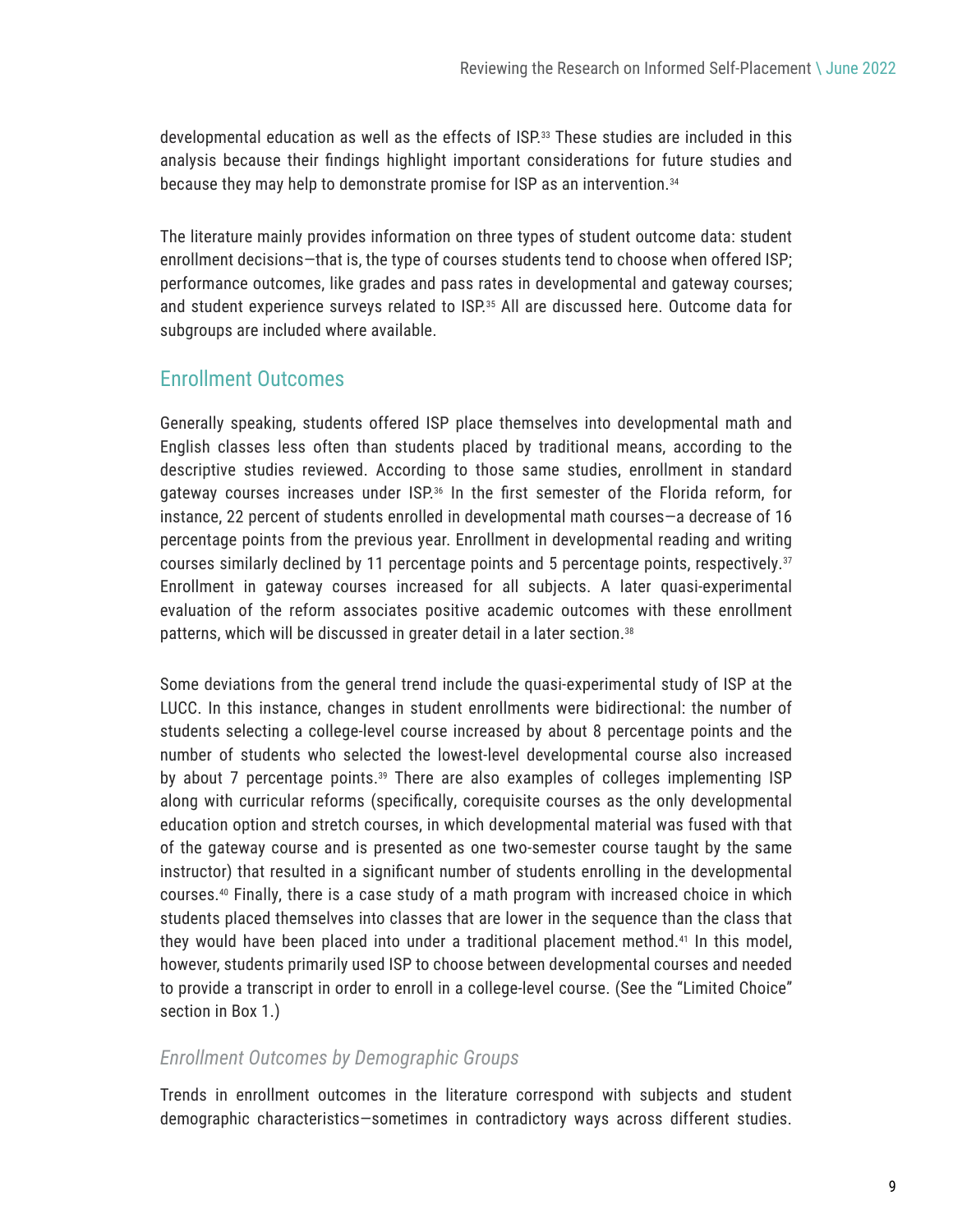<span id="page-9-0"></span>Overall, White students seem more likely to place themselves into gateway courses than students of color.[42](#page-14-0) Black students overwhelmingly select gateway courses over developmental courses in some studies, but are less likely to enroll in college-level courses in studies that examine trends in math enrollment, including the quasi-experimental study of a LUCC mentioned earlier.<sup>43</sup> The same study found that Black, Hispanic, and female students were most likely to enroll in the lowest level of courses in the developmental math sequence, which requires students to complete multiple developmental education courses before even enrolling in a gateway course[.44](#page-14-0) This may be due to the fact that female students and students of color tend to underestimate their math abilities due to anxieties and stereotypes about their math performance.[45](#page-14-0) Other studies reinforce this reasoning in their discussion of enrollment outcomes for writing programs, linking studies that show that apprehension about writing is generally higher in males than in females with results showing that females are more likely to select gateway writing courses than males and males are more likely to place themselves into developmental writing courses.[46](#page-14-0) Additional studies are required before it is possible to tell whether this is consistent with students' performance.

#### Academic Performance Outcomes

The most common performance outcomes discussed in the literature are student grades and pass rates. Descriptive studies of ISP for placement in first-year writing courses that include performance data largely report that grades and pass rates remained the same or improved after implementing ISP, despite increased enrollments in standard gateway courses[.47](#page-14-0) A quasi-experimental evaluation of the Florida reform found that incoming students were more likely to successfully complete gateway courses in both math and English in their first year of enrollment after the implementation of the reform.<sup>48</sup> Even more promising is that students who had exhibited lower performance in high school showed the most improvement. The quasi-experimental study of a LUCC found that ISP had no statistically significant impact on math course success, meaning that any small differences observed may have been due to chance.<sup>[49](#page-14-0)</sup> The same study found that students who enrolled in gateway math courses via ISP had lower pass rates initially but were more likely to complete college-level courses than students whose placement was decided by a traditional placement method.

A couple of studies used data about course withdrawal and persistence, or continued enrollment in college, as a measure of student performance—mostly finding positive results. The LUCC study found that students placed with ISP were approximately 6 percentage points less likely to withdraw from their first-year gateway *or* developmental math course than those placed with traditional methods—a statistically significant finding with a very low probability of being due to chance (less than 1 percent).<sup>50</sup> That study also reported that selfplacement increased students' chances of persisting along the math sequence and doing so more quickly, noting that while students who placed into courses that are lower in the developmental sequence were less likely to withdraw from their courses, they were also less likely to have completed a college-level math course up to four years later. An ISP pilot at a small liberal arts college similarly found that students who self-place into gateway courses persist longer in college than those who decide to enroll in developmental courses.<sup>51</sup>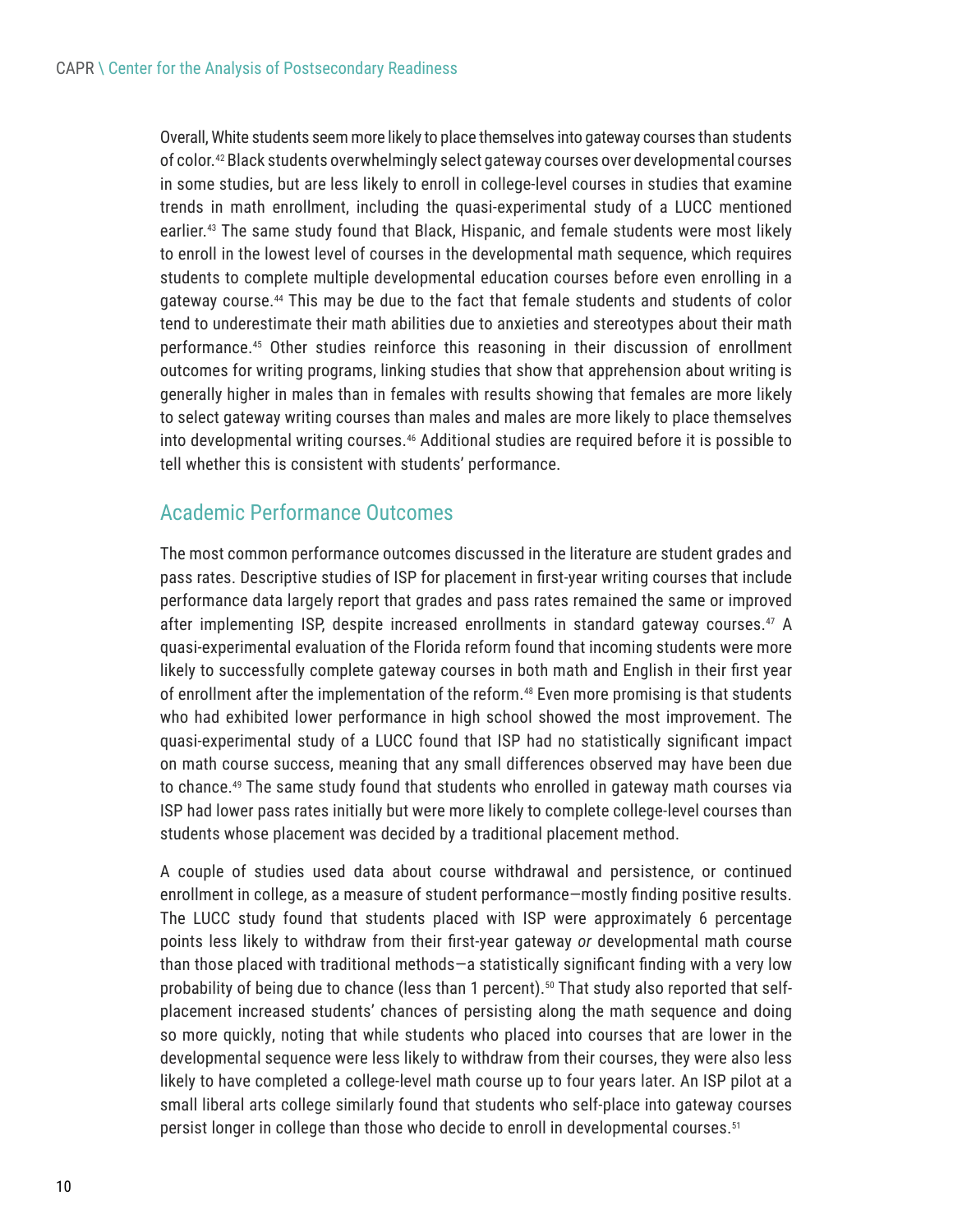#### <span id="page-10-0"></span>*Performance Outcomes by Demographic Groups*

An examination of performance outcomes according to students' demographic characteristics yields some conflicting results. Among students who were placed with ISP as part of the Florida reform, but had placement exam scores that would have placed them in developmental courses, a descriptive study found that White, Hispanic, and female students were most likely to pass the gateway math course, and there is evidence that achievement gaps closed after the reform.[52](#page-14-0) In the LUCC study, males saw increases in course completion and persistence in math while outcomes for females dipped or remained the same in those areas. $53$  As mentioned earlier, a lack of specific details about the level and type of guidance provided to students for the LUCC study makes it difficult to offer explanations for the differences apparent in these outcomes—an issue that should be addressed by future evaluations that include implementation details.

Subgroup analyses on short- and long-term outcomes reveal interesting patterns, albeit with contradictory implications. For instance, a descriptive study of ISP for the writing program at a large public university found that its Black students experienced adverse outcomes in the short term with ISP (for example, increased chances of failing gateway and developmental writing courses), but experienced longer term benefits (for example, increased persistence). By contrast, the LUCC study found that the same group was less likely to withdraw when offered ISP, but also less likely in the long term to attain 30 credits, the equivalent of achieving sophomore status.<sup>[54](#page-14-0)</sup> It also found that the likelihood of withdrawing from a first math course decreased for all subgroups but more so for White and Asian students than for Black and Hispanic students. Black students also lagged in credit accumulation in that study.[55](#page-14-0) These inconsistent findings suggest that further studies are needed that include subgroup analyses—paying attention to the relationships between particular aspects of ISP processes and outcomes for particular groups.[56](#page-14-0)

#### Student Experience

Some studies included student surveys to better understand ISP from the students' perspective. Based on these surveys, students generally value the opportunity to select their courses.[57](#page-14-0) ISP students tend to express confidence in their course selections in surveys given both before and after course completion, including some students who failed their selected courses.[58](#page-14-0)

#### Summary of Outcomes

To summarize findings across studies:

z There is a lack of consensus on enrollment trends with ISP. Generally, fewer students enroll in developmental courses and more students enroll in gateway courses—though there are some exceptions to this rule, including when ISP is implemented along with curricular changes that combine developmental and gateway coursework.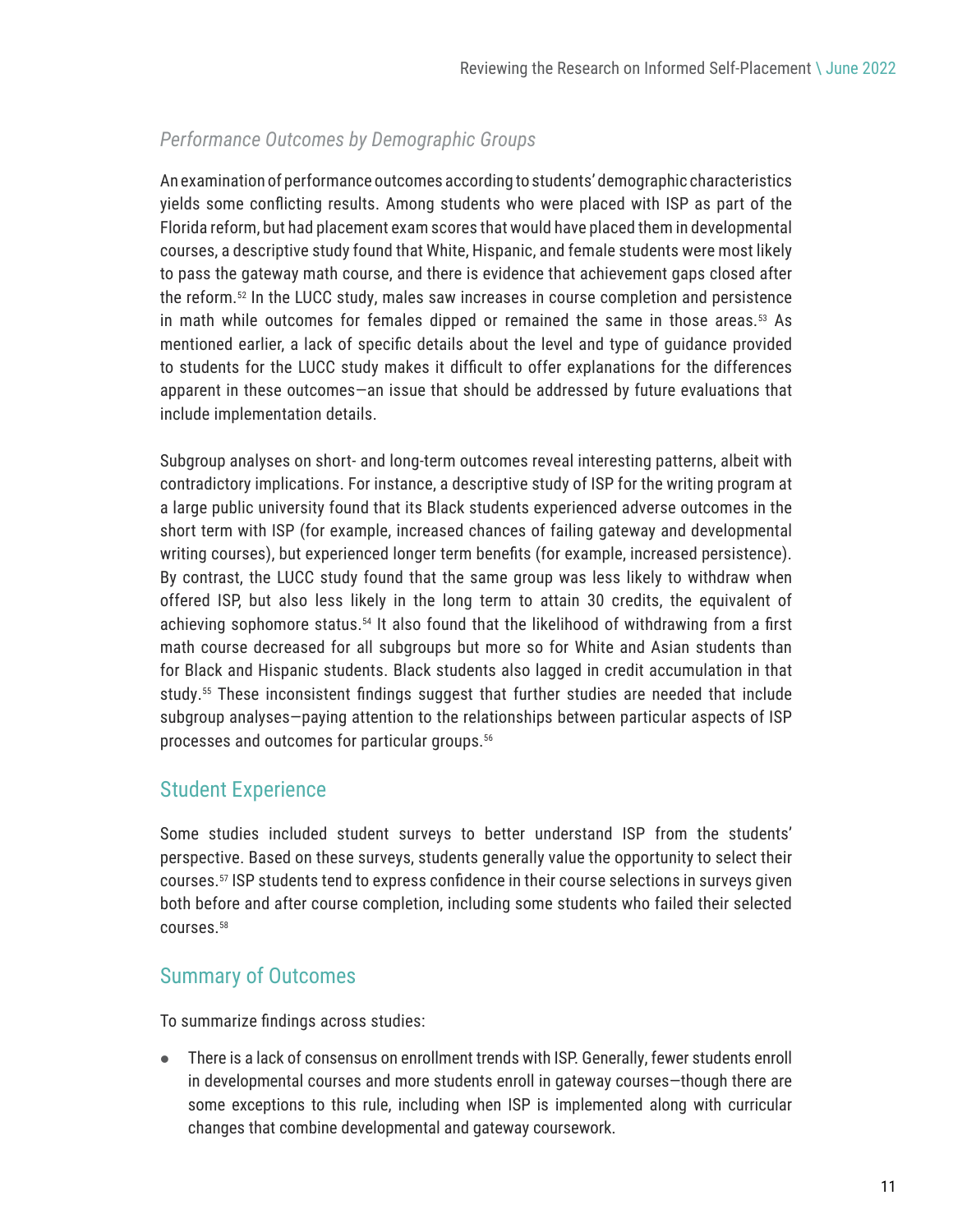- <span id="page-11-0"></span> $\bullet$  Overall, studies suggest that ISP has either a positive or null effect on student performance even when a larger number of students opt to enroll in gateway courses. Students with low high school performance, or who would have been assigned to developmental education courses according to a standard placement test, show material gains when it comes to completing gateway courses early in their college career—an achievement associated with higher degree attainment.<sup>59</sup>
- $\bullet$  It is not yet possible to draw definitive conclusions about how the different demographic groups behave under ISP, but outcomes seem to differ according to demographics and may be directly related to both students' feelings toward specific subjects and to societal expectations of their performance. Performance outcomes by subgroup are inconsistent across studies, suggesting that future studies should include subgroup analyses if possible.
- Finally, students and faculty report positive experiences under ISP, and students feel confident in their choices regardless of their course outcomes.

## What Are the Limitations of Current Research and What Comes Next?

There are still some aspects of ISP that warrant further attention based on the current research. Because there have been no large-scale evaluations that completely control for the effects of variables other than ISP, it is not possible to say whether ISP has any impact on student outcomes. The descriptive data discussed in the outcomes section are encouraging, indicating that such studies would be beneficial to the field. The large range of ISP practices observed in the literature, however, is not conducive for an evaluation, which requires a fairly defined, replicable model. Some of the practices discussed in this brief that align with the justifications for ISP may suggest ISP components that should be included in any future evaluations. Among those are:

- students being the ones to determine their own placement;
- $\bullet$  the inclusion of guidance from the college—more than likely including course and curricular information and prompts for students to consider various factors in their educational backgrounds and life situations as they make their placement decisions; and
- $\bullet$  alignment with the institutional context in terms of subject content and educational philosophy.

Students and staff have a high level of influence over ISP processes and outcomes (see the "Fostering Students' Agency" and "Alignment with Institutional Priorities" sections above). Research suggests that staff views of students as well as students' perceptions of themselves are shaped by stereotypes.<sup>[60](#page-14-0)</sup> These facts and the conflicting outcomes of subgroup analyses suggest that those charged with designing ISP processes might consider ways to achieve more equitable outcomes across subgroups. A forthcoming CAPR brief will provide guidance for intentionally designing placement processes to reduce equity gaps.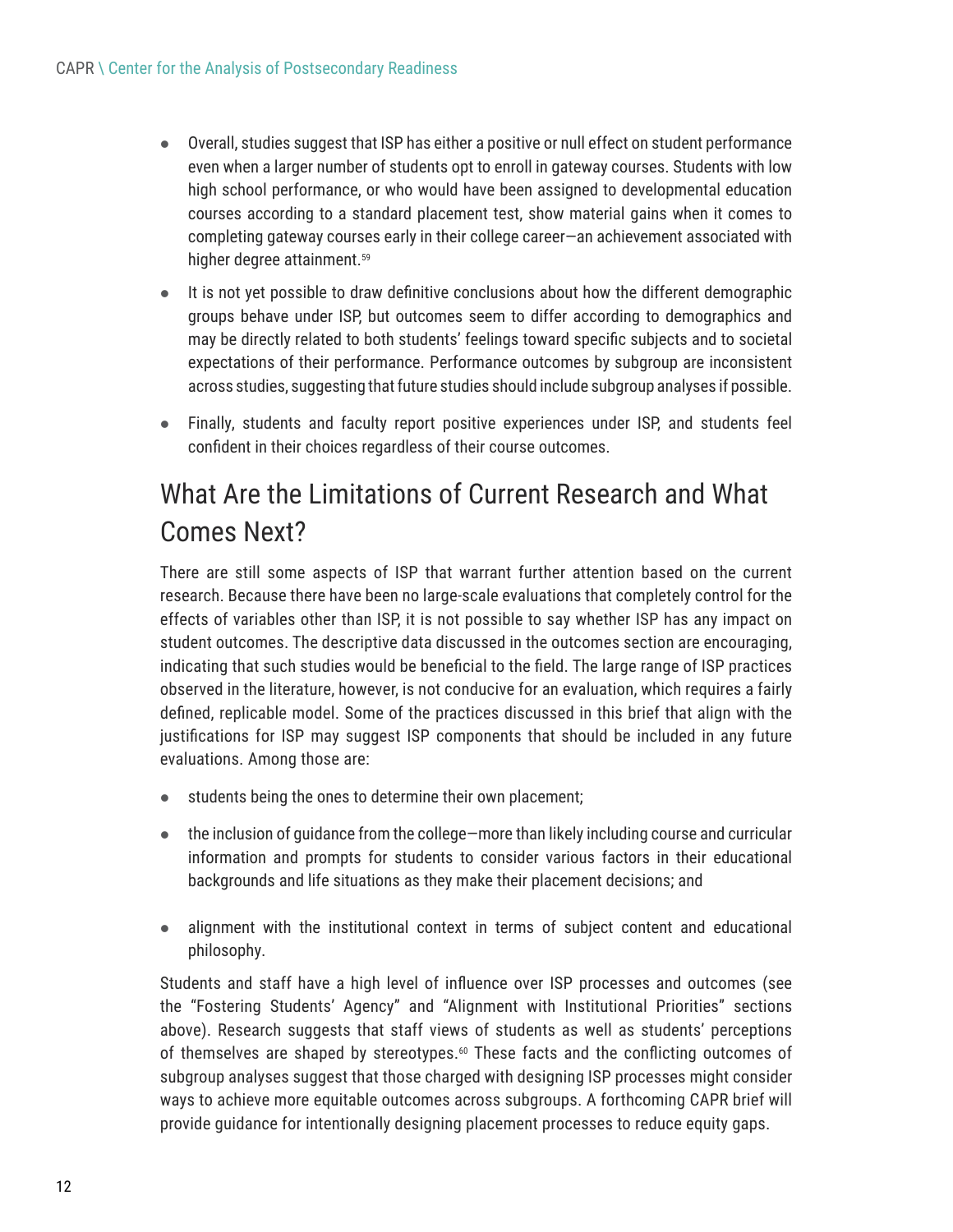<span id="page-12-0"></span>Additionally, there is considerable overlap between the fields of psychology and education with regard to ISP, which current studies are beginning to explore. Further inquiry into findings from studies in applied psychology on decision-making and self-evaluation could potentially bolster ISP efforts. For instance, there is evidence that the accuracy of self-assessments can be improved with very limited coaching, and behavioral decision theory suggests that decisions are influenced by a number of factors including the complexity of available choices and the way that information is presented.<sup>61</sup> Some of these have implications for the design of ISP models.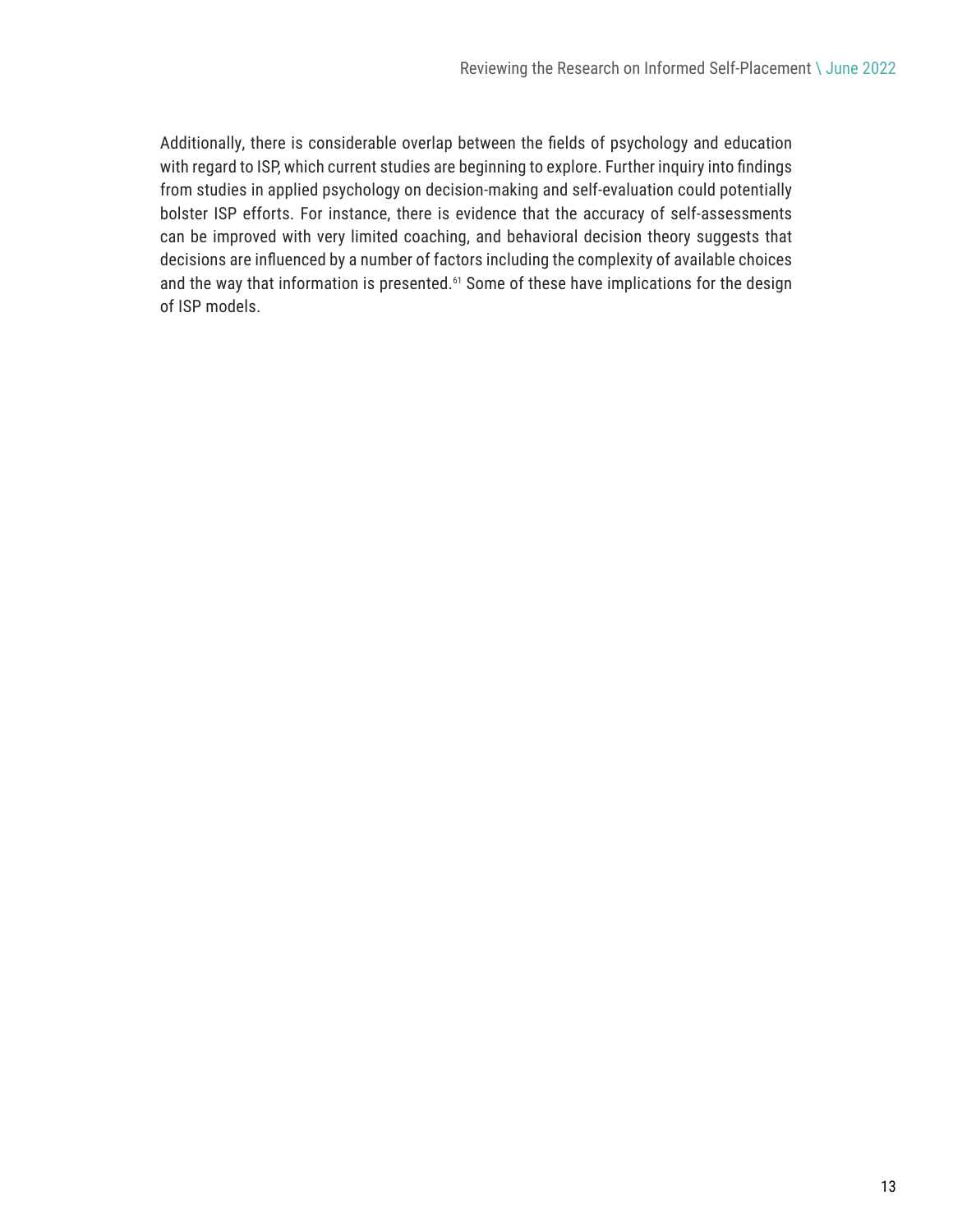### <span id="page-13-0"></span>**Notes**

- Toth (2018); Belfield and Bailey (2011).
- Scott-Clayton (2012); Bailey, Jeong, and Cho (2009).
- Belfield and Crosta (2012); Cullinan and Biedzio (2021); Barnett, Kopko, Cullinan, and Belfield (2020).
- Toth (2019); Gere, Aull, Green, and Porter (2010); Jones (2008); Kosiewicz and Ngo (2019).
- Caouette (2019); Gere, Aull, Green, and Porter (2010); Royer and Giles (2003).
- Mejia, Rodriguez, and Johnson (2020).
- Felder, Finney, and Kirst (2007); Balay and Nelson (2012); Blakesley (2003).
- Toth (2019).
- Chernekoff (2003).

 Tirona (2018); Academic Senate for California Community Colleges (2018); Pinter and Sims (2003); Rassen, White, Newell, and Rodriguez-Kiino (2021); Ross (1998); Ferris and Lombardi (2020); Ferris (2016); National Council of Teachers of English (2020); Toth (2018); Gere, Aull, Green, and Porter (2010).

Mejia, Rodriguez, and Johnson (2020).

Cornell and Newton (2003); Tompkins (2003).

 ISP for first-year writing courses is commonly referred to as directed self-placement. Royer and Gilles (1998); Toth (2018); Toth (2019); Toth and Aull (2014); Jones (2008); Balay and Nelson (2012); Caouette (2019); Gere, Aull, Green, and Porter (2010); Mejia, Rodriguez, and Johnson (2020); Felder, Finney, and Kirst (2007); Kosiewicz and Ngo (2019).

- Caouette (2019); Pinter and Sims (2003); Cornell and Newton (2003); Jones (2008).
- Felder, Finney, and Kirst (2007).

 Royer and Gilles (1998); Royer and Gilles (2003); Felder, Finney, and Kirst (2007); Toth (2018); Caouette (2019).

- Toth (2019).
- Bandura (2006).
- Kosiewicz and Ngo (2019); Niemiec and Ryan (2009).
- Royer and Giles (1998); Bedore and Rossen-Knill (2004).
- Pinter and Simms (2003); Toth (2019); Chernekoff (2003); Bedore and Rossen-Knill (2004).
- Felder, Finney, and Kirst (2007).
- Toth (2019).
- Cullinan and Biedzio (2021); Cullinan et al. (2019); Cullinan et al. (2018).
- Felder, Finney, and Kirst (2007).
- Blakesley, Harvey, and Reynolds (2003); Chernekoff (2003).
- Caouette (2019).
- Chernekoff (2003).
- Blakesley, Harvey, and Reynolds (2003).

 Kosiewicz and Ngo (2019). The institution inadvertently allowed its license for the placement exam to lapse.

The analysis occurred several years after the data were generated.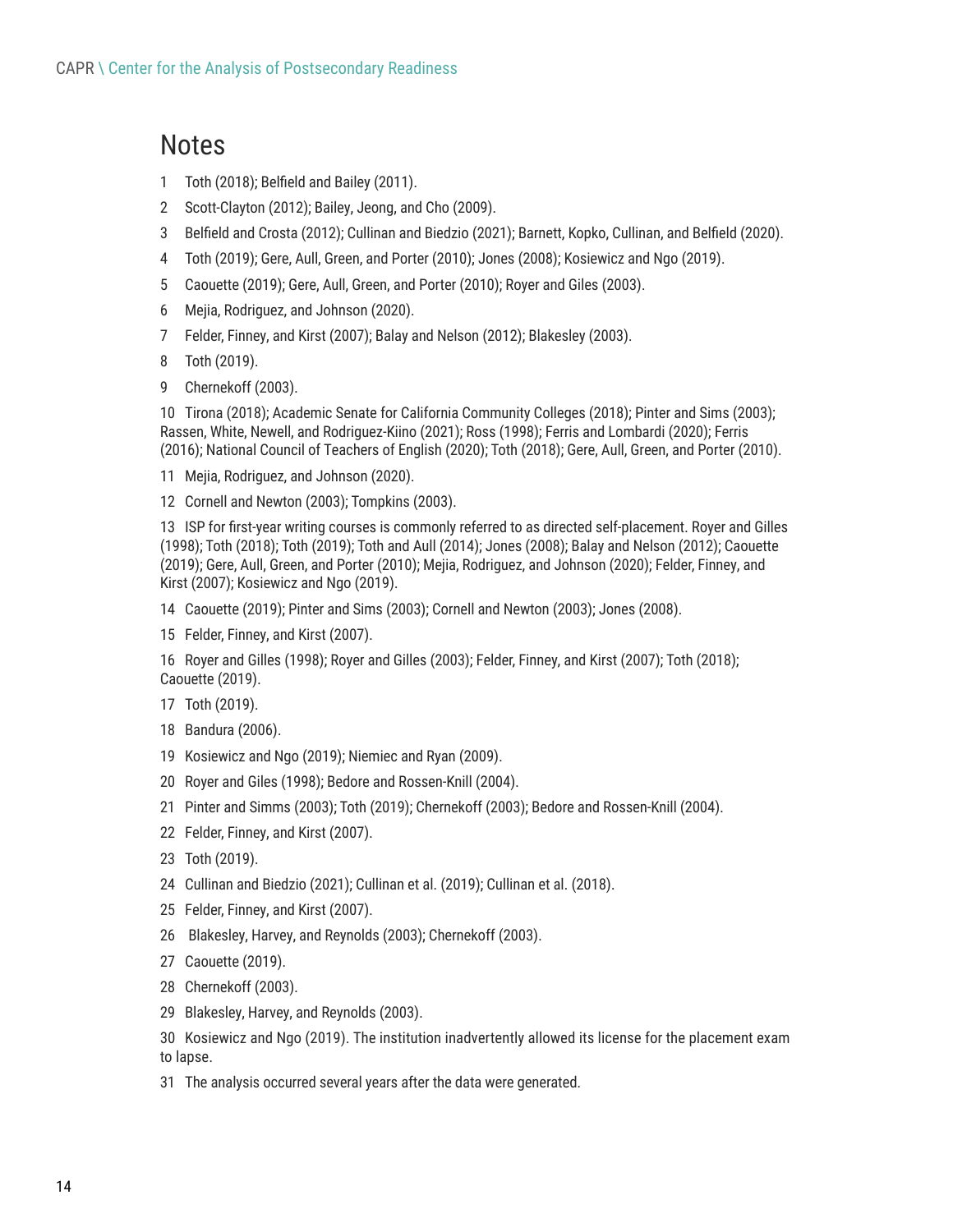<span id="page-14-0"></span> Park-Gaghan, Mokher, Spencer, and Hu (2021). The legislation, SB 1720, exempted students who entered the ninth grade in 2003 or later from placement exams. Older students and English language learners were not mandated to receive the exemption.

- Hu et al. (2021).
- Kosiewicz and Ngo (2019); Park-Gaghan, Mokher, Spencer, and Hu (2021).

 Parties interested in evaluating or monitoring the outcomes of their own ISP processes might want to collect these types of data over time as part of their effort.

 The term "standard gateway course" is used here to distinguish between a stand-alone gateway course and a corequisite course. Hu et al. (2016); Chernekoff (2003); Royer and Gilles (1998); Jones (2008); Toth (2018).

- Hu et al. (2016).
- Park-Gaghan, Mokher, Spencer, and Hu (2021).
- Kosiewicz and Ngo (2019).
- Pinter and Sims (2003); Blakesley, Harvey, and Reynolds (2003).
- Felder, Finney, and Kirst (2007).
- Kosiewicz and Ngo (2019); Cornell and Newton (2003).
- Hu et al. (2016); Kosiewicz and Ngo (2019).
- Kosiewicz and Ngo (2019).
- Kosiewicz and Ngo (2019).
- Reynolds (2003); Blakesley, Harvey, and Reynolds (2003).
- Chernekoff (2003); Cornell and Newton (2003); Tompkins (2003); Toth (2018); Jones (2008).
- Park-Gaghan, Mokher, Spencer, and Hu (2021).
- Kosiewicz and Ngo (2019).
- Kosiewicz and Ngo (2019).
- Cornell and Newton (2003).
- Park et al. (2018); Park-Gaghan et al. (2020).
- Kosiewicz and Ngo (2019).
- Inoue (2009); Kosiewicz and Ngo (2019).
- Kosiewicz and Ngo (2019).

 Kosiewicz and Ngo (2019) suggest equity-focused trainings for staff might offset some of the unfavorable outcomes for minoritized groups.

- Cornell and Newton (2003); Blakesley, Harvey, and Reynolds (2003).
- Chernekoff (2003); Cornell and Newton (2003); Blakesley, Harvey, and Reynolds (2003).
- Park et al. (2018).
- Kosiewicz and Ngo (2019).
- Kruger and Dunning (1999); Neal and Huot (2003); Kosiewicz and Ngo (2019).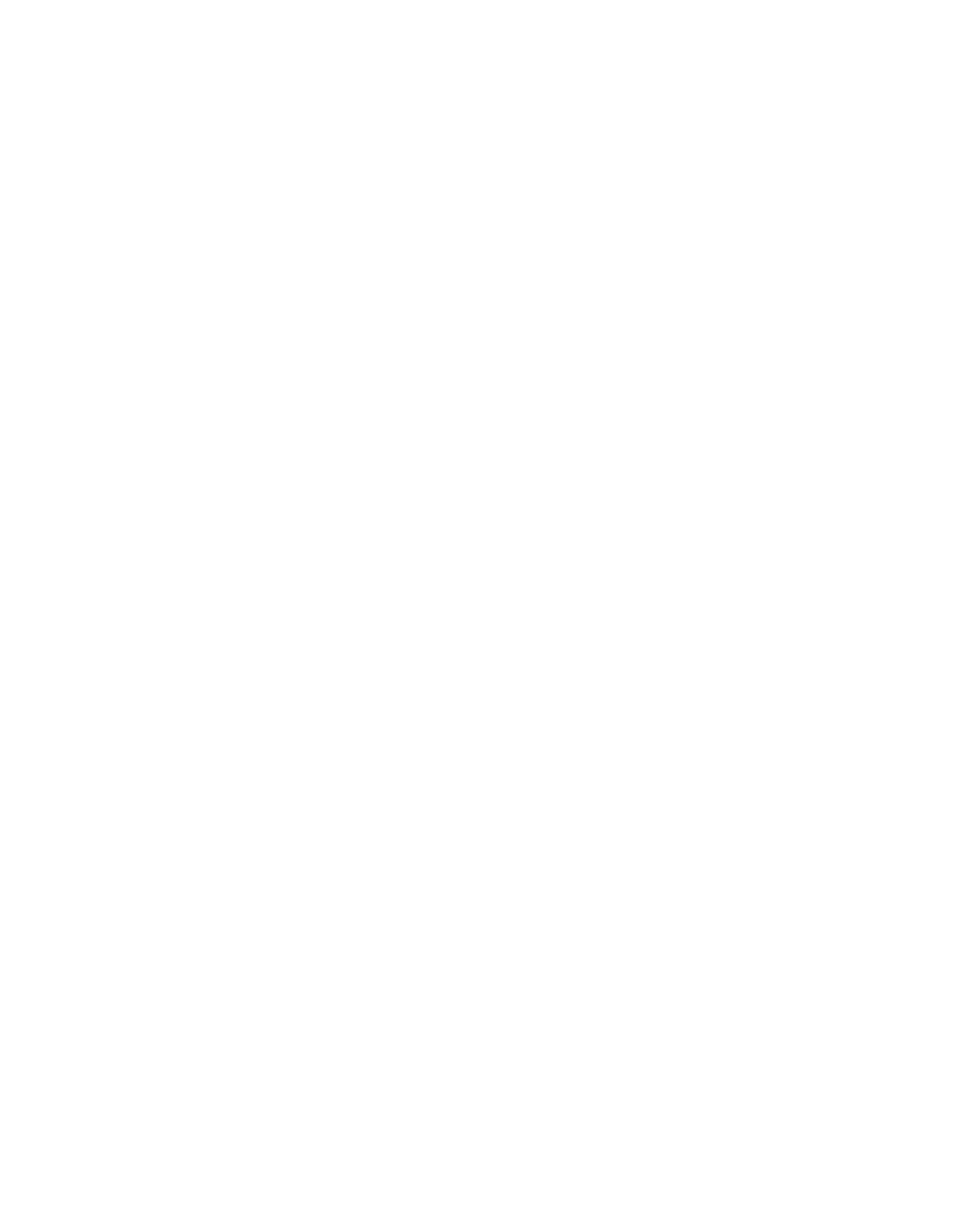# **Appendix**

**Resources on Informed Self-Placement**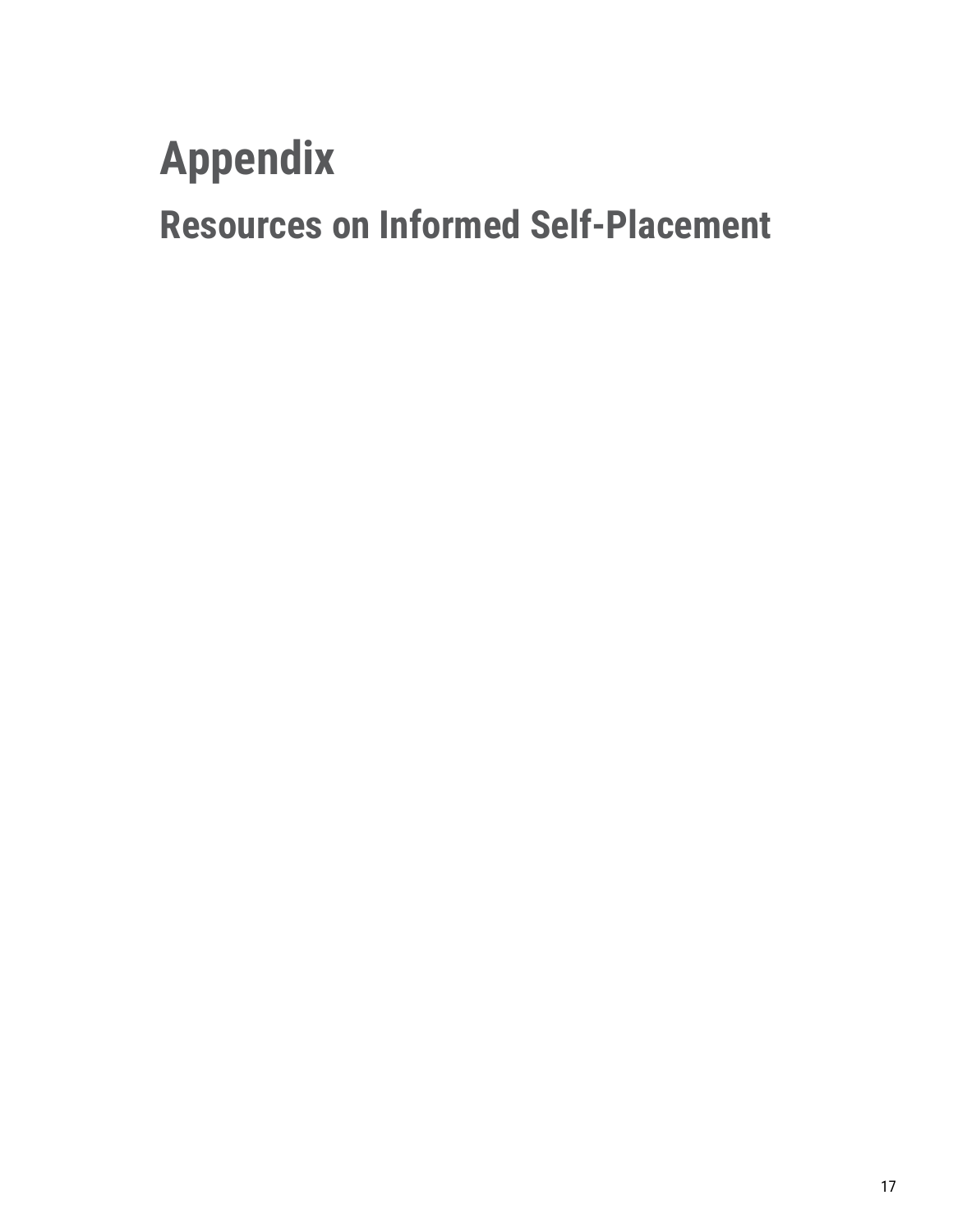### **Appendix Table 1. Resources on Informed Self-Placement**

| <b>Source</b>                                                                                                                                                                                                                            | Author(s)<br>and Year of<br><b>Publication</b>             | <b>Discusses</b><br><b>Math</b><br><b>Placement</b> | <b>Discusses</b><br><b>English</b><br><b>Placement</b> | <b>Includes Sample</b><br><b>Placement Tools</b><br>(questionnaires,<br>etc.) | <b>Student</b><br><b>Makes Final</b><br><b>Placement</b><br><b>Decision</b> | <b>Type of</b><br><b>Analysis</b> | <b>Includes</b><br><b>Quantitative</b><br><b>Analyses</b> | <b>Descriptive</b><br><b>Study</b> | <b>Case</b><br><b>Study</b> | <b>Includes</b><br><b>Review of</b><br><b>Literature</b> | <b>Includes</b><br><b>Survey</b> |
|------------------------------------------------------------------------------------------------------------------------------------------------------------------------------------------------------------------------------------------|------------------------------------------------------------|-----------------------------------------------------|--------------------------------------------------------|-------------------------------------------------------------------------------|-----------------------------------------------------------------------------|-----------------------------------|-----------------------------------------------------------|------------------------------------|-----------------------------|----------------------------------------------------------|----------------------------------|
| <b>Emerging Practices</b><br>in ESL Guided Self-<br>Placement                                                                                                                                                                            | White and Newell<br>(2022)                                 |                                                     |                                                        |                                                                               | $\bullet$                                                                   |                                   |                                                           |                                    |                             | $\bullet$                                                |                                  |
| Understanding the<br>Implementation<br>of Developmental<br><b>Education Reform in</b><br>Florida                                                                                                                                         | Hu et al. (2021)                                           | $\bullet$                                           |                                                        |                                                                               | $\bullet$                                                                   | Qualitative<br>interviews         |                                                           |                                    | $\bullet$                   |                                                          |                                  |
| Do Rising Tides Lift<br>All Boats? Exploring<br>Heterogenous Effects of<br>Florida's Developmental<br><b>Education Reform by</b><br>High School Academic<br>Preparation                                                                  | Park-Gaghan,<br>Mokher, Spencer,<br>and Hu (2021)          | $\bullet$                                           |                                                        |                                                                               |                                                                             | Regression<br>models              |                                                           |                                    | $\bullet$                   |                                                          |                                  |
| <b>Assessment Measures</b><br>for English as a Second<br>Language Students in<br>College                                                                                                                                                 | Rassen, White,<br>Newell, and<br>Rodriguez-Kiino<br>(2021) |                                                     |                                                        |                                                                               | $\bullet$                                                                   |                                   |                                                           |                                    |                             | $\bullet$                                                |                                  |
| What Happened<br>Following<br>Comprehensive<br>Developmental<br><b>Education Reform in</b><br>the Sunshine State?<br>The Impact of Florida's<br>Developmental<br>Education Reform on<br>Introductory College-<br>Level Course Completion | Park-Gaghan et<br>al. (2020)                               |                                                     |                                                        |                                                                               |                                                                             | Quasi-<br>experimental            | $\bullet$                                                 |                                    | $\bullet$                   |                                                          |                                  |
|                                                                                                                                                                                                                                          |                                                            |                                                     |                                                        |                                                                               |                                                                             |                                   |                                                           |                                    |                             |                                                          | (continued)                      |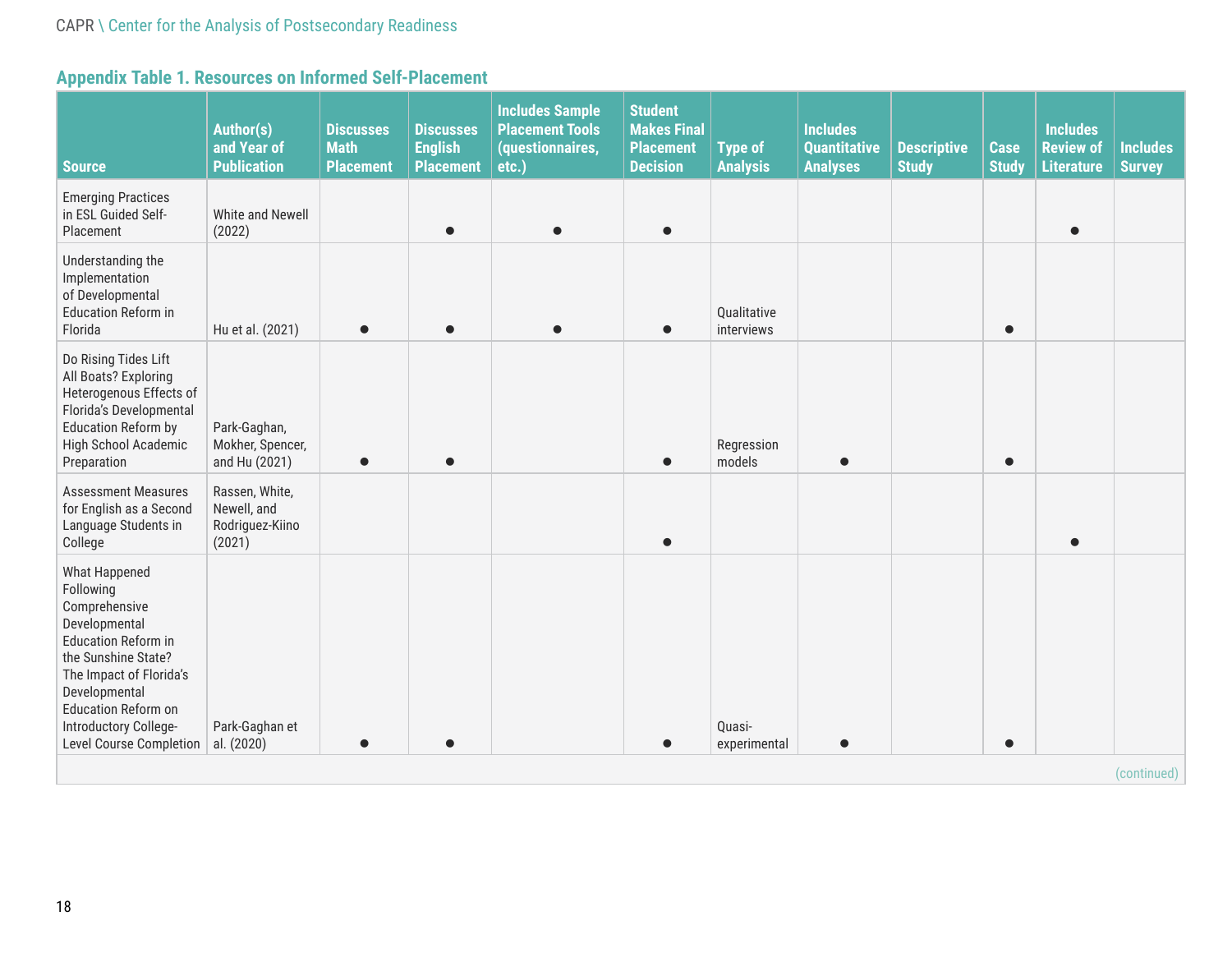| <b>Appendix Table 1 (continued)</b><br><b>Student</b>                                                                                                                                                                       |                                                       |                                                     |                                                        |                                                                               |                                                           |                                                  |                                                           |                                    |                             |                                                          |                                  |
|-----------------------------------------------------------------------------------------------------------------------------------------------------------------------------------------------------------------------------|-------------------------------------------------------|-----------------------------------------------------|--------------------------------------------------------|-------------------------------------------------------------------------------|-----------------------------------------------------------|--------------------------------------------------|-----------------------------------------------------------|------------------------------------|-----------------------------|----------------------------------------------------------|----------------------------------|
| <b>Source</b>                                                                                                                                                                                                               | <b>Author(s)</b><br>and Year of<br><b>Publication</b> | <b>Discusses</b><br><b>Math</b><br><b>Placement</b> | <b>Discusses</b><br><b>English</b><br><b>Placement</b> | <b>Includes Sample</b><br><b>Placement Tools</b><br>(questionnaires,<br>etc.) | <b>Makes Final</b><br><b>Placement</b><br><b>Decision</b> | <b>Type of</b><br><b>Analysis</b>                | <b>Includes</b><br><b>Quantitative</b><br><b>Analyses</b> | <b>Descriptive</b><br><b>Study</b> | <b>Case</b><br><b>Study</b> | <b>Includes</b><br><b>Review of</b><br><b>Literature</b> | <b>Includes</b><br><b>Survey</b> |
| <b>Collaborative Placement</b><br>of Multilingual Writers:<br><b>Combining Formal</b><br>Assessment and Self-<br>Evaluation                                                                                                 | Ferris and<br>Lombardi (2020)                         | $\bullet$                                           |                                                        |                                                                               |                                                           |                                                  |                                                           |                                    |                             |                                                          |                                  |
| A New Era of Student<br>Access at California's<br><b>Community Colleges</b>                                                                                                                                                 | Mejia, Rodriguez,<br>and Johnson<br>(2020)            |                                                     |                                                        |                                                                               |                                                           | Document<br>review,<br>qualitative<br>interviews |                                                           |                                    |                             |                                                          |                                  |
| Directed Self-Placement,<br>Corequisite Models, and<br><b>Curricular Choice</b>                                                                                                                                             | Caouette (2019)                                       |                                                     |                                                        |                                                                               |                                                           | Quantitative,<br>descriptive                     |                                                           |                                    | $\bullet$                   |                                                          |                                  |
| <b>Giving Community</b><br><b>College Students</b><br>Choice: The Impact of<br>Self-Placement in Math<br>Courses                                                                                                            | Kosiewicz and<br>Ngo (2019)                           |                                                     |                                                        |                                                                               |                                                           | Quasi-<br>experimental                           |                                                           |                                    | $\bullet$                   | $\bullet$                                                |                                  |
| Directed Self-Placement<br>at Two-Year Colleges: A<br><b>Kairotic Moment</b>                                                                                                                                                | Toth (2019)                                           |                                                     |                                                        |                                                                               |                                                           |                                                  |                                                           |                                    | $\bullet$                   | $\bullet$                                                |                                  |
| What Happens to<br><b>Underprepared First-</b><br>Time-In-College Students<br>When Developmental<br><b>Education Is</b><br>Optional? The Case of<br>Developmental Math and<br>Intermediate Algebra in<br>the First Semester | Park et al. (2018)                                    | $\bullet$                                           |                                                        |                                                                               |                                                           | Regression<br>models                             |                                                           |                                    |                             |                                                          |                                  |
| Miracosta College:<br>English Informed Self-<br><b>Placement Process</b>                                                                                                                                                    | <b>Tirona (2018)</b>                                  |                                                     |                                                        |                                                                               |                                                           |                                                  |                                                           |                                    |                             |                                                          |                                  |
|                                                                                                                                                                                                                             |                                                       |                                                     |                                                        |                                                                               |                                                           |                                                  |                                                           |                                    |                             |                                                          | (continued)                      |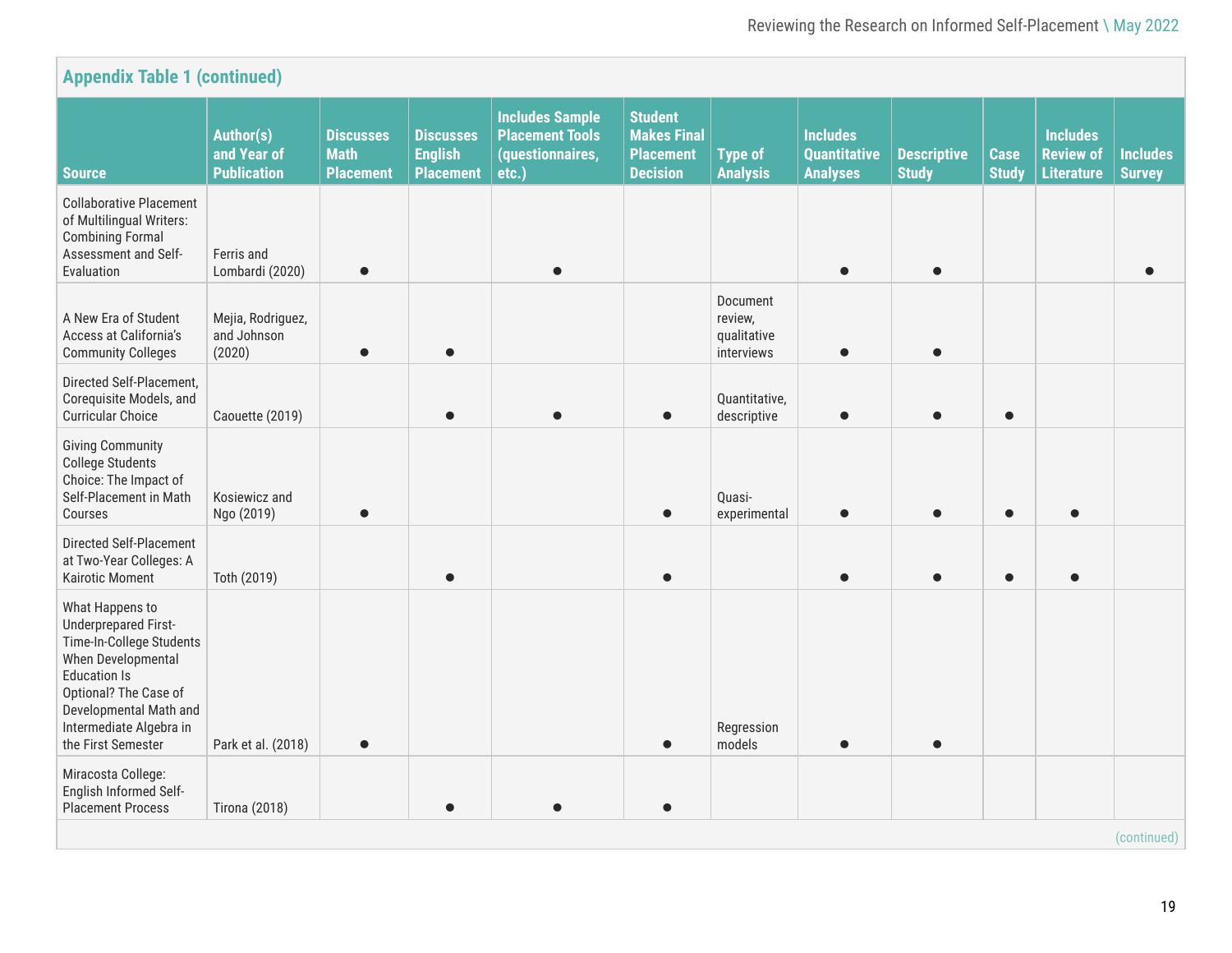#### CAPR \ Center for the Analysis of Postsecondary Readiness

| <b>Appendix Table 1 (continued)</b>                                                                                                                                   |                                                |                                                     |                                                        |                                                                               |                                                                             |                                   |                                                           |                                    |                             |                                                          |                                  |
|-----------------------------------------------------------------------------------------------------------------------------------------------------------------------|------------------------------------------------|-----------------------------------------------------|--------------------------------------------------------|-------------------------------------------------------------------------------|-----------------------------------------------------------------------------|-----------------------------------|-----------------------------------------------------------|------------------------------------|-----------------------------|----------------------------------------------------------|----------------------------------|
| <b>Source</b>                                                                                                                                                         | Author(s)<br>and Year of<br><b>Publication</b> | <b>Discusses</b><br><b>Math</b><br><b>Placement</b> | <b>Discusses</b><br><b>English</b><br><b>Placement</b> | <b>Includes Sample</b><br><b>Placement Tools</b><br>(questionnaires,<br>etc.) | <b>Student</b><br><b>Makes Final</b><br><b>Placement</b><br><b>Decision</b> | <b>Type of</b><br><b>Analysis</b> | <b>Includes</b><br><b>Quantitative</b><br><b>Analyses</b> | <b>Descriptive</b><br><b>Study</b> | <b>Case</b><br><b>Study</b> | <b>Includes</b><br><b>Review of</b><br><b>Literature</b> | <b>Includes</b><br><b>Survey</b> |
| Directed Self-Placement<br>at "Democracy's Open<br>Door"                                                                                                              | Toth (2018)                                    |                                                     | $\bullet$                                              |                                                                               | $\bullet$                                                                   | Qualitative<br>interviews         |                                                           | $\bullet$                          |                             |                                                          |                                  |
| L2 Writers in Higher<br>Education                                                                                                                                     | Ferris (2016)                                  |                                                     | $\bullet$                                              |                                                                               | $\bullet$                                                                   |                                   |                                                           |                                    |                             | $\bullet$                                                |                                  |
| Investigating<br>Developmental and<br>College-Level Course<br><b>Enrollment and Passing</b><br>Before and After<br>Florida's Developmental<br><b>Education Reform</b> | Hu et al. (2016)                               | $\bullet$                                           | $\bullet$                                              |                                                                               | $\bullet$                                                                   |                                   |                                                           | $\bullet$                          |                             |                                                          |                                  |
| Directed Self-Placement<br>Questionnaire Design:<br>Practices, Problems,<br>Possibilities                                                                             | <b>Toth and Aull</b><br>(2014)                 |                                                     |                                                        |                                                                               |                                                                             |                                   |                                                           |                                    | $\bullet$                   |                                                          |                                  |
| Placing Students in<br>Writing Classes: One<br>University's Experience<br>With a Modified<br>Version of Directed Self<br>Placement                                    | <b>Balay and Nelson</b><br>(2012)              |                                                     |                                                        |                                                                               |                                                                             | Correlations                      |                                                           |                                    |                             |                                                          |                                  |
| Assessing the Validity of<br>Directed Self-Placement<br>at a Large University                                                                                         | Gere, Aull, Green,<br>and Porter (2010)        |                                                     |                                                        |                                                                               |                                                                             | Validity<br>assessment            |                                                           |                                    | $\bullet$                   |                                                          |                                  |
| Self-Assessment<br>as Programmatic<br>Center: The First<br>Year Writing Program<br>and Its Assessment<br>at California State<br>University, Fresno                    | Inoue (2009)                                   |                                                     |                                                        |                                                                               |                                                                             |                                   |                                                           |                                    |                             |                                                          |                                  |
| (continued)                                                                                                                                                           |                                                |                                                     |                                                        |                                                                               |                                                                             |                                   |                                                           |                                    |                             |                                                          |                                  |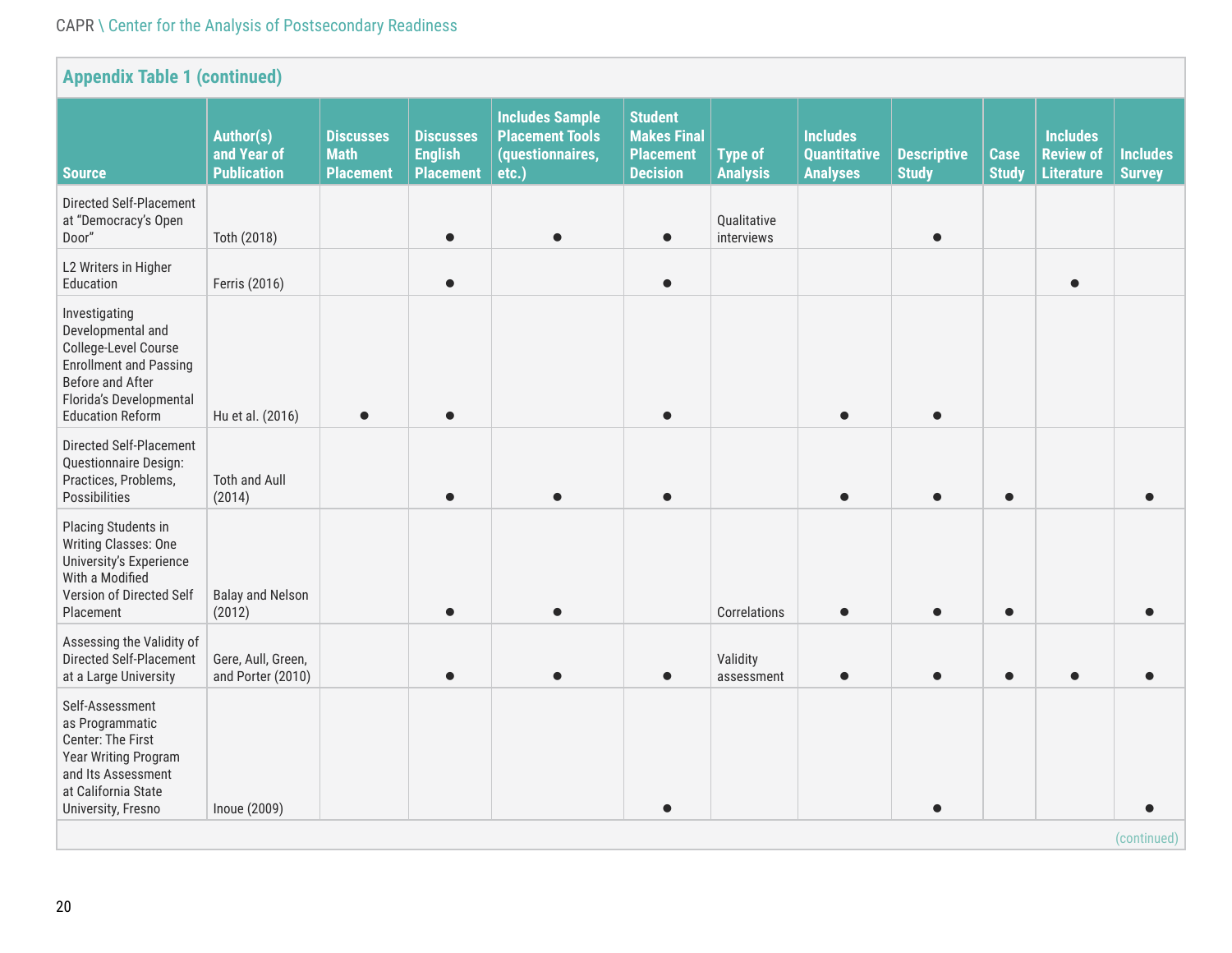| <b>Appendix Table 1 (continued)</b>                                                                                                                      |                                                |                                                     |                                                        |                                                                               |                                                                             |                                   |                                                           |                                    |                             |                                                          |                                  |
|----------------------------------------------------------------------------------------------------------------------------------------------------------|------------------------------------------------|-----------------------------------------------------|--------------------------------------------------------|-------------------------------------------------------------------------------|-----------------------------------------------------------------------------|-----------------------------------|-----------------------------------------------------------|------------------------------------|-----------------------------|----------------------------------------------------------|----------------------------------|
| <b>Source</b>                                                                                                                                            | Author(s)<br>and Year of<br><b>Publication</b> | <b>Discusses</b><br><b>Math</b><br><b>Placement</b> | <b>Discusses</b><br><b>English</b><br><b>Placement</b> | <b>Includes Sample</b><br><b>Placement Tools</b><br>(questionnaires,<br>etc.) | <b>Student</b><br><b>Makes Final</b><br><b>Placement</b><br><b>Decision</b> | <b>Type of</b><br><b>Analysis</b> | <b>Includes</b><br><b>Quantitative</b><br><b>Analyses</b> | <b>Descriptive</b><br><b>Study</b> | <b>Case</b><br><b>Study</b> | <b>Includes</b><br><b>Review of</b><br><b>Literature</b> | <b>Includes</b><br><b>Survey</b> |
| Self-Placement at a<br>Distance: Challenge and<br>Opportunities                                                                                          | Jones (2008)                                   |                                                     |                                                        |                                                                               | $\bullet$                                                                   |                                   |                                                           |                                    | $\bullet$                   |                                                          |                                  |
| Informed Self-<br>Placement" at American<br>River College: A Case<br>Study                                                                               | Felder, Finney,<br>and Kirst (2007)            | $\bullet$                                           |                                                        |                                                                               |                                                                             |                                   |                                                           |                                    |                             |                                                          |                                  |
| Informed Self-<br>Placement: Is a Choice<br>Offered a Choice<br>Received?                                                                                | Bedore and<br>Rossen-Knill<br>(2004)           |                                                     |                                                        |                                                                               | $\bullet$                                                                   | Focus groups                      |                                                           |                                    | $\bullet$                   |                                                          |                                  |
| Directed Self-Placement<br>in the University                                                                                                             | Blakesley (2003)                               |                                                     |                                                        |                                                                               | $\bullet$                                                                   |                                   |                                                           |                                    |                             |                                                          |                                  |
| Southern Illinois<br>University Carbondale as<br>an Institutional Model:<br>The English 100/101<br><b>Stretch and Directed</b><br>Self-Placement Program | Blakesley, Harvey,<br>and Reynolds<br>(2003)   |                                                     |                                                        |                                                                               |                                                                             |                                   |                                                           |                                    |                             |                                                          |                                  |
| <b>Introducing Directed</b><br>Self-Placement to<br>Kutztown University                                                                                  | Chernekoff (2003)                              |                                                     |                                                        |                                                                               | $\bullet$                                                                   | Qualitative<br>interviews         |                                                           |                                    | $\bullet$                   |                                                          |                                  |
| The Case of a Small<br>Liberal Arts University:<br>Directed Self-Placement<br>at Depauw                                                                  | Cornell and<br>Newton (2003)                   |                                                     |                                                        |                                                                               |                                                                             | Correlations                      |                                                           |                                    |                             |                                                          |                                  |
| Directed Self-Placement<br>at a Large Research<br>University: A Writing<br><b>Center Perspective</b>                                                     | Frus (2003)                                    |                                                     |                                                        |                                                                               | $\bullet$                                                                   |                                   |                                                           |                                    |                             |                                                          |                                  |
| Responding to Directed<br>Self-Placement                                                                                                                 | Neal and Huot<br>(2003)                        |                                                     |                                                        |                                                                               | $\bullet$                                                                   |                                   |                                                           |                                    |                             |                                                          |                                  |
|                                                                                                                                                          |                                                |                                                     |                                                        |                                                                               |                                                                             |                                   |                                                           |                                    |                             |                                                          | (continued)                      |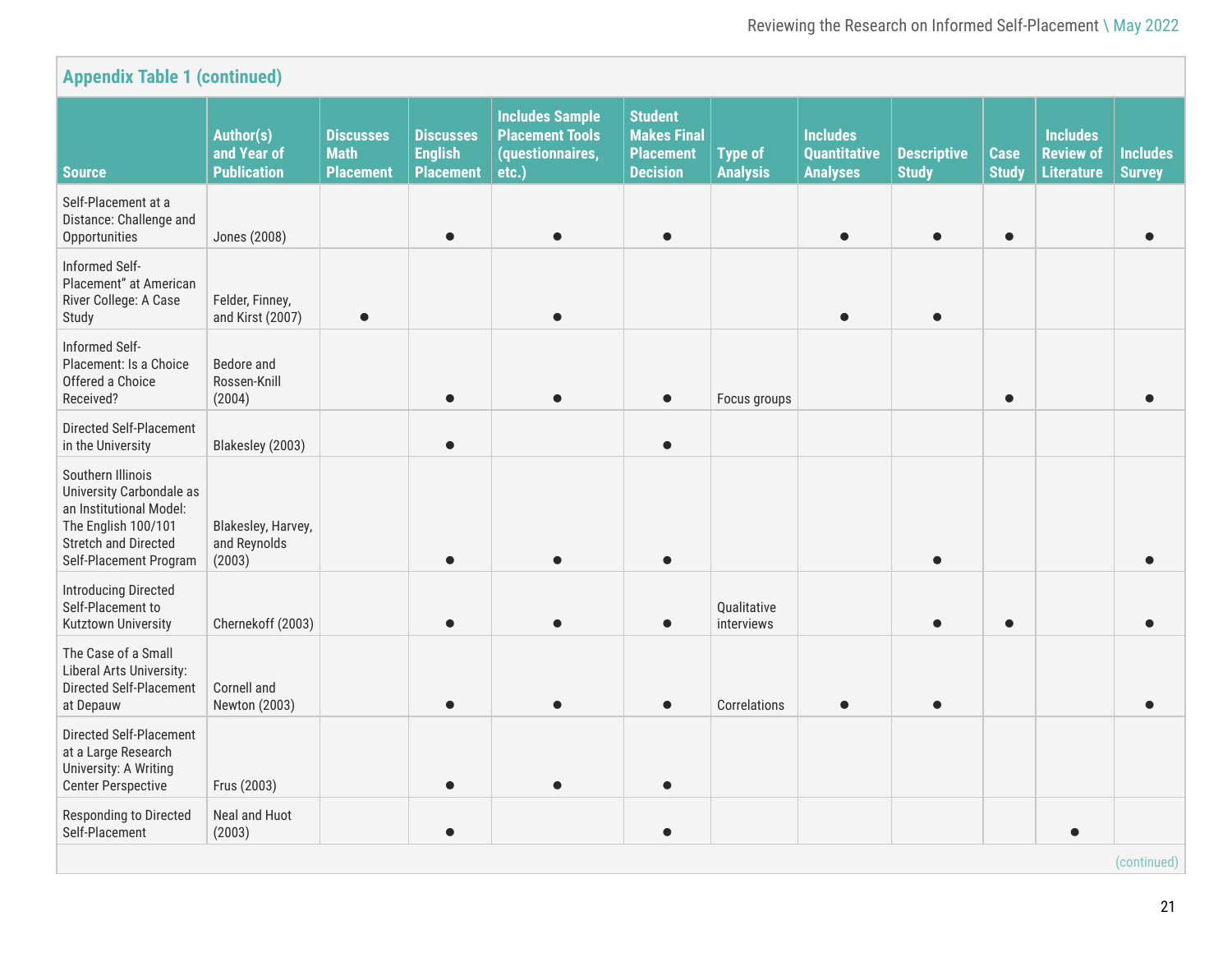#### CAPR \ Center for the Analysis of Postsecondary Readiness

| <b>Appendix Table 1 (continued)</b>                                                                                    |                                                |                                                     |                                                        |                                                                               |                                                                             |                                   |                                                           |                                    |                             |                                                          |                                  |
|------------------------------------------------------------------------------------------------------------------------|------------------------------------------------|-----------------------------------------------------|--------------------------------------------------------|-------------------------------------------------------------------------------|-----------------------------------------------------------------------------|-----------------------------------|-----------------------------------------------------------|------------------------------------|-----------------------------|----------------------------------------------------------|----------------------------------|
| <b>Source</b>                                                                                                          | Author(s)<br>and Year of<br><b>Publication</b> | <b>Discusses</b><br><b>Math</b><br><b>Placement</b> | <b>Discusses</b><br><b>English</b><br><b>Placement</b> | <b>Includes Sample</b><br><b>Placement Tools</b><br>(questionnaires,<br>etc.) | <b>Student</b><br><b>Makes Final</b><br><b>Placement</b><br><b>Decision</b> | <b>Type of</b><br><b>Analysis</b> | <b>Includes</b><br><b>Quantitative</b><br><b>Analyses</b> | <b>Descriptive</b><br><b>Study</b> | <b>Case</b><br><b>Study</b> | <b>Includes</b><br><b>Review of</b><br><b>Literature</b> | <b>Includes</b><br><b>Survey</b> |
| Directed Self-Placement<br>at Belmont University:<br>Sharing Power, Forming<br>Relationships, Fostering<br>Reflections | Pinter and Sims<br>(2003)                      |                                                     |                                                        |                                                                               | $\bullet$                                                                   |                                   |                                                           |                                    | $\bullet$                   |                                                          |                                  |
| The Role of Self-Efficacy<br>in Writing and Directed<br>Self-Placement                                                 | Reynolds (2003)                                |                                                     | ●                                                      |                                                                               | $\bullet$                                                                   |                                   |                                                           |                                    |                             |                                                          |                                  |
| The Pragmatist<br><b>Foundations of Directed</b><br>Self-Placement                                                     | Royer and Gilles<br>(2003)                     |                                                     |                                                        |                                                                               |                                                                             |                                   |                                                           |                                    |                             |                                                          |                                  |
| Directed Self-Placement<br>in a Community College<br>Context                                                           | Tompkins (2003)                                |                                                     |                                                        |                                                                               |                                                                             |                                   |                                                           |                                    |                             |                                                          |                                  |
| Self-Assessment in<br>Second Language<br>Testing: A Meta-<br>Analysis and Analysis of<br><b>Experiential Factors</b>   | Ross (1998)                                    |                                                     |                                                        |                                                                               |                                                                             | Validity<br>assessment            |                                                           |                                    |                             |                                                          |                                  |
| Directed Self-Placement:<br>An Attitude of<br>Orientation                                                              | Royer and Gilles<br>(1998)                     |                                                     |                                                        |                                                                               |                                                                             |                                   |                                                           |                                    |                             |                                                          |                                  |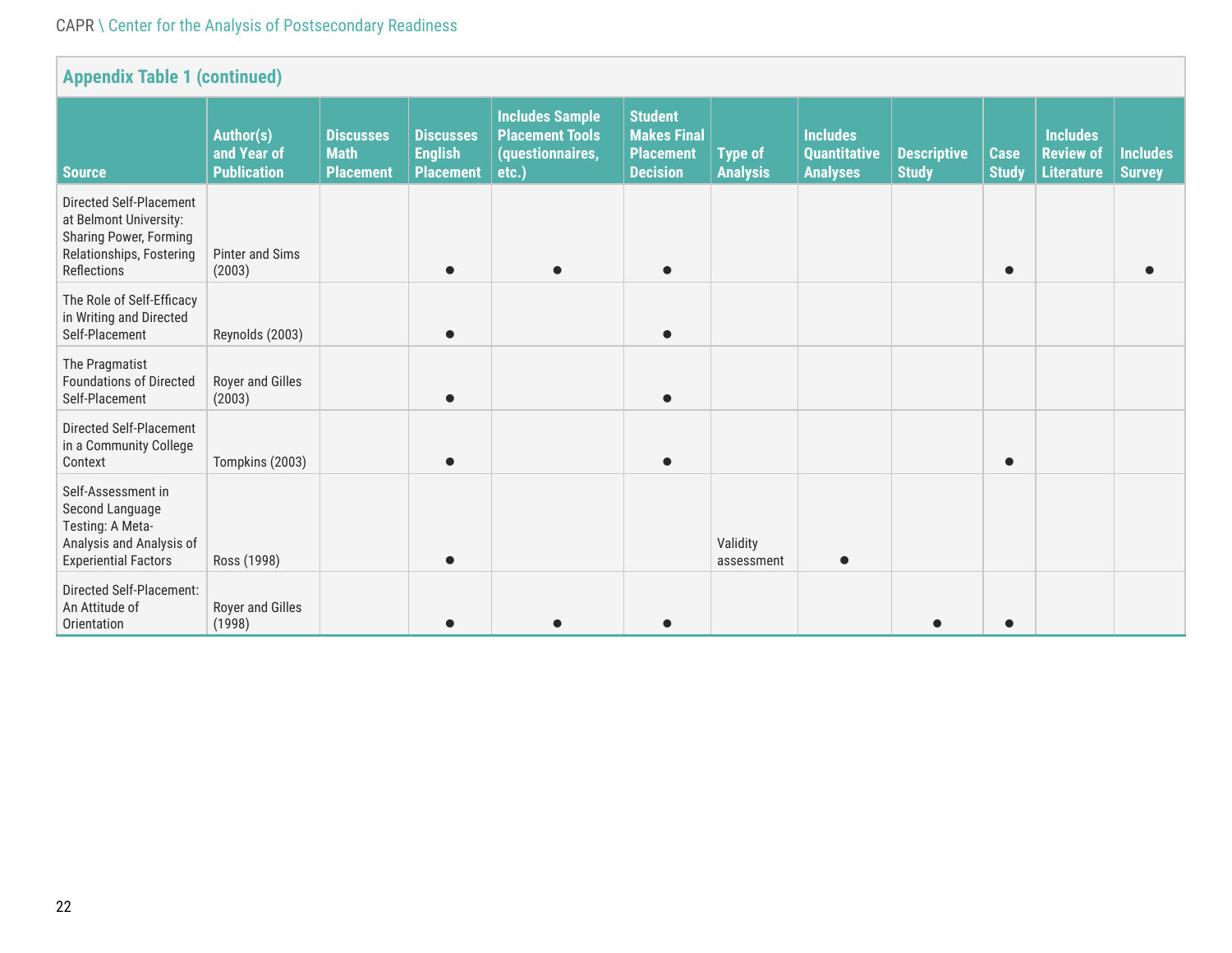## References

Academic Senate for California Community Colleges. 2018. "Guided Self Placement/Onboarding Module." Website:<https://ccconlineed.instructure.com/courses/3436>.

Bailey, T., D. W. Jeong, and S. Cho. 2009. "Referral, Enrollment, and Completion in Developmental Education Sequences in Community Colleges." New York: Community College Research Center, Teachers College, Columbia University.

Balay, A., and K. Nelson. 2012. "Placing Students in Writing Classes: One University's Experience with a Modified Version of Directed Self Placement." *Composition Forum* 25, Spring 2012.

Bandura, A. 2006. "Toward a Psychology of Human Agency." *Perspectives on Psychological Science* 1, 2: 164–180.

Barnett, E. A., E. Kopko, D. Cullinan, and C. R. Belfield. 2020. "Who Should Take College-Level Courses? Impact Findings From an Evaluation of a Multiple Measures Assessment Strategy." New York: Center for the Analysis of Postsecondary Readiness.

Bedore, P., and D. F. Rossen-Knill. 2004. "Informed Self-Placement: Is a Choice Offered a Choice Received?" *WPA: Writing Program Administration* 28, 1–2: 55–78.

Belfield, C. R., and T. Bailey. 2011. "The Benefits of Attending Community College: A Review of the Evidence." *Community College Review* 39, 1: 46–68.

Belfield, C. R., and P. M. Crosta. 2012. "Predicting Success in College: The Importance of Placement Tests and High School Transcripts." New York: Community College Research Center, Teachers College, Columbia University.

Blakesley, D. 2003. "Directed Self-Placement in the University." Pages 31–48 in D. J. Royer and R. Gilles (eds.), *Directed Self-Placement: Principles and Practices*. Cresskill, NJ: Hampton Press, Inc.

Blakesley, D., E. J. Harvey, and E. J. Reynolds. 2003. "Southern Ilinois University Carbondale as an Institutional Model: The English 100/101 Stretch and Directed Self-Placement Program." Pages 207–242 in D. J. Royer and R. Gilles (eds.), *Directed Self-Placement in a Community College Context.* Cresskill, NJ: Hampton Press, Inc.

Caouette, B. L. 2019. "Directed Self-Placement, Corequisite Models, and Curricular Choice." *Journal of Basic Writing* 38, 1: 56–77.

Chernekoff, J. 2003. "Introducing Directed Self-Placement to Kutztown University." Pages 127–148 in D. J. Royer and R. Gilles (eds.), *Directed Self-Placement: Principles and Practices.* Cresskill, NJ: Hampton Press, Inc.

Cornell, C. E., and R. D. Newton. 2003. "The Case of a Small Liberal Arts University: Directed Self-Placement at DePauw." Pages 149–178 in D. J. Royer and R. Gilles (eds.), *Directed Self-Placement: Principles and Practices.* Cresskill, NJ: Hampton Press, Inc.

Cullinan, D., and D. Biedzio. 2021. "Increasing Gatekeeper Course Completion Three-Semester Findings from an Experimental Study of Multiple Measures Assessment and Placement." New York: MDRC and Community College Research Center, Teachers College, Columbia University.

Cullinan, D., E. Barnett, A. Ratledge, R. Welbeck, C. Belfield, and A. Lopez. 2018. "Toward Better College Course Placement: A Guide to Launching a Multiple Measures Assessment System." New York: MDRC and Community College Research Center, Teachers College, Columbia University.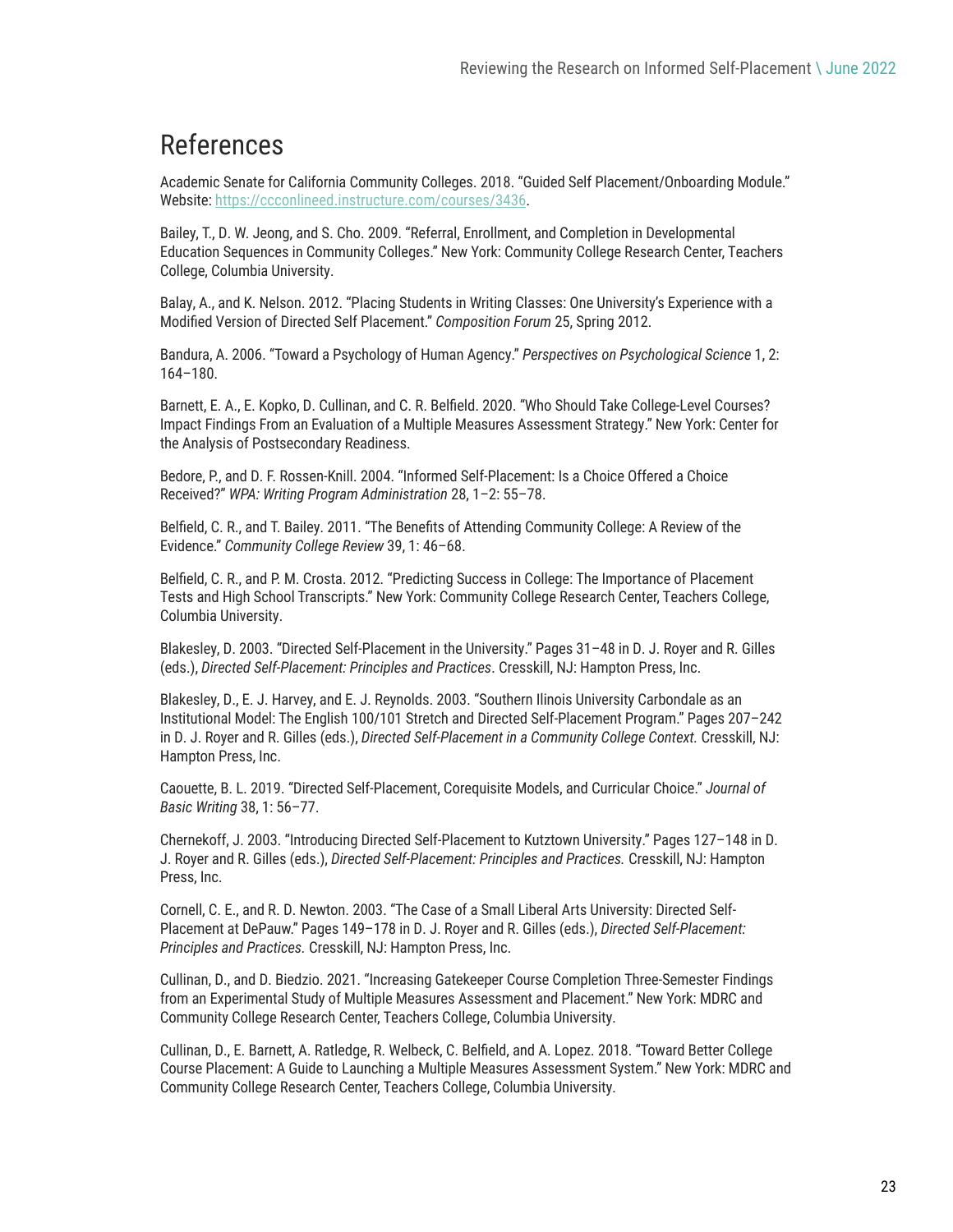Cullinan, D., E. Barnett, E. Kopko, A. Lopez, and T. Morton. 2019. "Expanding Access to College-Level Courses: Early Findings from an Experimental Study of Multiple Measures Assessment and Placement." New York: MDRC and Community College Research Center, Teachers College, Columbia University.

Felder, J. E., J. E. Finney, and M. W. Kirst. 2007. "Informed Self-Placement at American River College: A Case Study." #07-2. San Jose, CA: National Center for Public Policy and Higher Education.

Ferris, D. R. 2016. "L2 writers in higher education." Pages 141–160 in R. M. Manchón and P. K. Matsuda (eds.), *Handbook of Second and Foreign Language Writing*. Berlin, Boston: De Gruyter Mouton.

Ferris, D. R., and A. Lombardi. 2020. "Collaborative Placement of Multilingual Writers: Combining Formal Assessment and Self-Evaluation." *Journal of Writing Assessment* 13, 1: 1–15.

Frus, P. 2003. "Directed Self-Placement at a Large Research University: A Writing Center Perspective." Pages 179–192 in D. J. Royer and R. Gilles (eds.), *Directed Self-Placement: Principles and Practices.* Cresskill, NJ: Hampton Press, Inc.

Gere, A. R., L. Aull, T. Green, and A. Porter. 2010. "Assessing the Validity of Directed Self-Placement at a Large University." *Assessing Writing* 15, 3: 154–176.

Hu, S., T. B. Jones, A. Nix, J. You, H. Daniels, X. Hu, P. Hu, and R. Brower. 2021. "Understanding the Implementation of Developmental Education Reform in Florida." Tallahassee, FL: Center for Postsecondary Success.

Hu, S., T. Park, C. S. Woods, D. A. Tandberg, K. Richard, and D. Hankerson. 2016. "Investigating Developmental and College-Level Course Enrollment and Passing Before and After Florida's Developmental Education Reform." Washington, DC: U.S. Department of Education, Institute of Education Sciences, National Center for Education Evaluation and Regional Assistance, Regional Educational Laboratory Southeast.

Inoue, A. B. 2009. "Self-Assessment as Programmatic Center: The First Year Writing Program and Its Assessment at California State University, Fresno." *Composition Forum* 20, Summer 2009.

Jones, E. 2008. "Self-Placement at a Distance: Challenge and Opportunities." *WPA: Writing Program Administration* 32, 1: 57–75.

Kosiewicz, H., and F. Ngo. 2019. "Giving Community College Students Choice: The Impact of Self-Placement in Math Courses." *American Educational Research Journal* 57, 3: 1–34.

Kruger, J., and D. Dunning. 1999. "Unskilled and Unaware of It: How Difficulties in Recognizing One's Own Incompetence Lead to Inflated Self-Assessments." *Journal of Personality and Social Psychology* 77, 6: 1121–1134.

Mejia, M. C., O. Rodriguez, and H. Johnson. 2020. "A New Era of Student Access at California's Community Colleges." San Francisco, CA: Public Policy Institute of California.

National Council of Teachers of English. 2020. "Statement on Second Language Writing and Multilingual Writers." Website: [https://cccc.ncte.org/cccc/resources/positions/secondlangwriting.](https://cccc.ncte.org/cccc/resources/positions/secondlangwriting)

Neal, M., and B. Huot. 2003. "Responding to Directed Self-Placement." Pages 243–256 in D. J. Royer and R. Gilles (eds.), *Directed Self-Placement in a Community College Context*. Cresskill, NJ: Hampton Press, Inc.

Niemiec, C. P., and R. M. Ryan. 2009. "Autonomy, competence, and relatedness in the classroom: Applying self-determination theory to educational practice." *Theory and Research in Education* 7, 2: 133–144.

Park, T., C. S. Woods, S. Hu, T. B. Jones, and D. Tandberg. 2018. "What Happens to Underprepared First-Time-in-College Students When Developmental Education is Optional? The Case of Developmental Math and Intermediate Algebra in the First Semester." *The Journal of Higher Education* 89, 3: 318–340.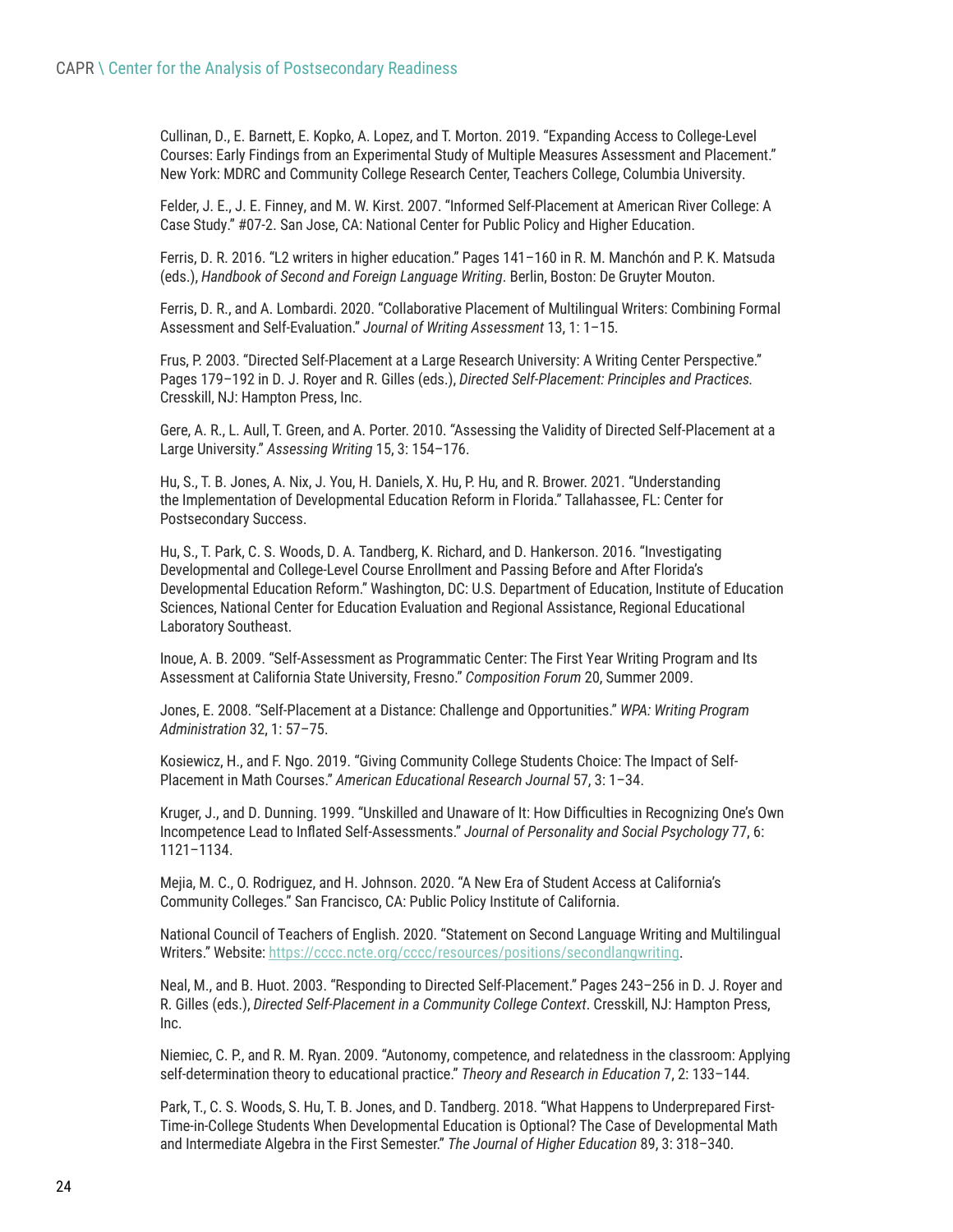Park-Gaghan, T. J., C. G. Mokher, X. Hu, H. Spencer, and S. Hu. 2020. "What Happened Following Comprehensive Developmental Education Reform in the Sunshine State? The Impact of Florida's Developmental Education Reform on Introductory College-Level Course Completion." *Educational Researcher* 49, 9: 656–666.

Park-Gaghan, T. J., C. G. Mokher, H. Spencer, and S. Hu. 2021. "Do Rising Tides Lift All Boats? Exploring Heterogenous Effects of Florida's Developmental Education Reform by High School Academic Preparation." *American Journal of Education* 127, 3: 471–495.

Pinter, R., and E. Sims. 2003. "Directed Self-Placement at Belmont University: Sharing Power, Forming Relationships, Fostering Reflection." Pages 107–126 in D. J. Royer and R. Gilles (eds.), *Directed Self-Placement: Principles and Practices.* Cresskill, NJ: Hampton Press, Inc.

Rassen, E., M. White, M. Newell, and D. Rodriguez-Kiino. 2021. "Assessment Measures for English as a Second Language Students in College." San Rafael, CA: The RP Group.

Reynolds, E. J. 2003. "The Role of Self-Efficacy in Writing and Directed Self-Placement." Pages 73–104 in D. J. Royer and R. Gilles (eds.), *Directed Self-Placement: Principles and Practices.* Cresskill, NJ: Hampton Press, Inc.

Ross, S. 1998. "Self-assessment in second language testing: a meta-analysis and analysis of experiential factors." *Language Testing* 15, 1: 1–20.

Royer, D. J., and R. Gilles. 1998. "Directed Self-Placement: An Attitude of Orientation." *College Composition and Communication* 50, 1: 54–70.

Royer, D. J., and R. Gilles. 2003. "The Pragmatist Foundations of Directed Self-Placement." Pages 49–72 in D. J. Royer and R. Gilles (eds.), *Directed Self-Placement: Principles and Practices.* Cresskill, NJ: Hampton Press, Inc.

Scott-Clayton, J. 2012. "Do High-Stakes Placement Exams Predict College Success?" New York: Community College Research Center, Teachers College, Columbia University.

Tirona, S. 2018. "Miracosta College: English Informed Self-Placement Process." Website: https://rpgroup. org/Portals/0/Documents/Conferences/StudentSuccess/2018SSSCMaterials/SSSC18\_Presentation\_ Materials/SSSC18\_Post-Conference\_Workshops/Guided\_Self-Placement-SSSC2018.pdf.

Tompkins, P. 2003. "Directed Self-Placement in a Community College Context." Pages 193–206 in D. J. Royer and R. Gilles (eds.), *Directed Self-Placement in a Community College Context.* Cresskill, NJ: Hampton Press, Inc.

Toth, C. 2018. "Directed Self-Placement at 'Democracy's Open Door.'" Pages 137–170 in M. Poe, A. B. Inoue, and N. Elliot (eds.), *Writing Assessment, Social Justice, and the Advancement of Opportunity.* Fort Collins, CO: WAC Clearinghouse.

Toth, C. 2019. "Directed Self-Placement at Two-Year Colleges: A Kairotic Moment." *The Journal of Writing Assessment* 12, 1.

Toth, C., and L. Aull. 2014. "Directed Self-Placement Questionnaire Design: Practices, Problems, Possibilities." *Assessing Writing* 20, April 2014: 1–18.

White, M., and M. Newell. 2022. "Emerging Practices in ESL Guided Self-Placement." San Rafael, CA: The RP Group.